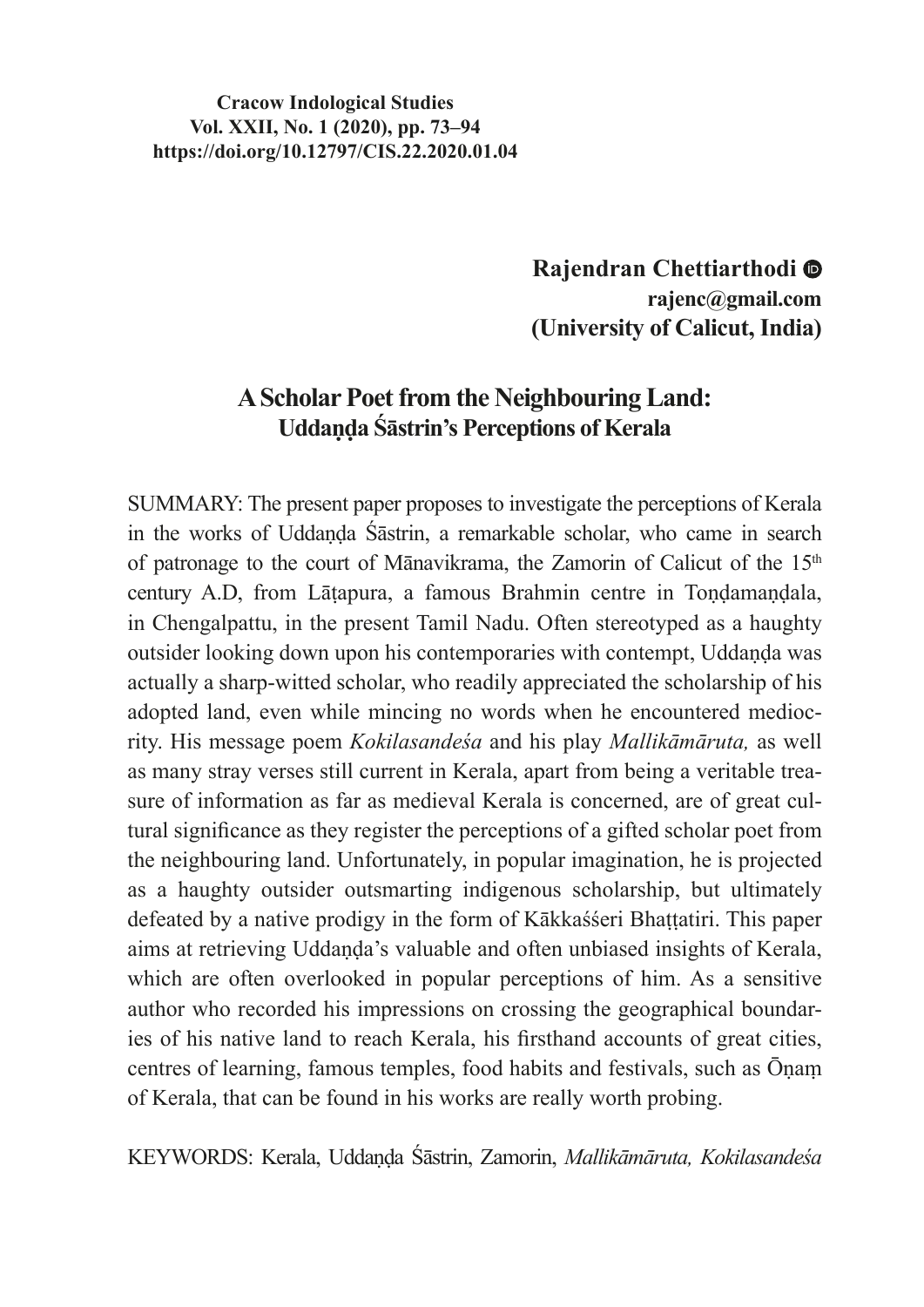Sojourn in foreign, even neighbouring lands often prompts writers to record their perceptions of the culture of the place with which they are brought into contact as they experience something different from their own culture. The perceptions of 'outsiders' are very interesting since their perspective, nurtured by their own traditions, is often different from that of native writers. Travelogues and literary works set in alien lands give us such valuable insights of the land depicted, comprising the day to day life of the people, with descriptions focusing on cities, terrains, pilgrim centres and cultural activities. There were many foreign travellers, such as Ibn Batuta (1342–47), Ma Huan (1403) and Abd-al-Razzāq (1442), who visited Calicut (Kozhikode) and other parts of Kerala in medieval times and who left their vivid impressions of the land and the people in their accounts. *The Lusiads*, a Portuguese epic poem written by Luís Vaz de Camões (c.1524/5–1580) also gives a graphic account of the impressions about the voyage of the Portuguese explorer Vasco da Gama (1469–1524), who landed in the city of Calicut and ushered in an era of European colonization of India.<sup>1</sup> However, in contrast with the travelogues of these foreigners, the accounts of Uddanda, who was a Brahmin Sanskrit scholar, admitted to the scholarly assembly of the rulers of the land, were written by a person earnestly trying to mingle with the local culture and not of an outsider looking critically at the society. It is against this backdrop that the present paper proposes to investigate the perceptions of the Keralan land in the works of Uddanda Śāstrin, who came to the court of Mānavikrama, the Zamorin of Calicut of the 15<sup>th</sup> century A.D., in search of royal patronage.<sup>2</sup> Uddanda was a great scholar trained in many branches of knowledge and a gifted poet with absolute mastery over Sanskrit. He is remembered for his acclaimed stature at the court of the Zamorin of Kerala and also for his famous message

<sup>&</sup>lt;sup>1</sup> For an excellent account of this encounter, see Pierdominici Leão 2019: 159–178.

<sup>2</sup> For detained accounts of the legacy of the Zamorins, see Krishna Iyer 1999 and Haridas 2016.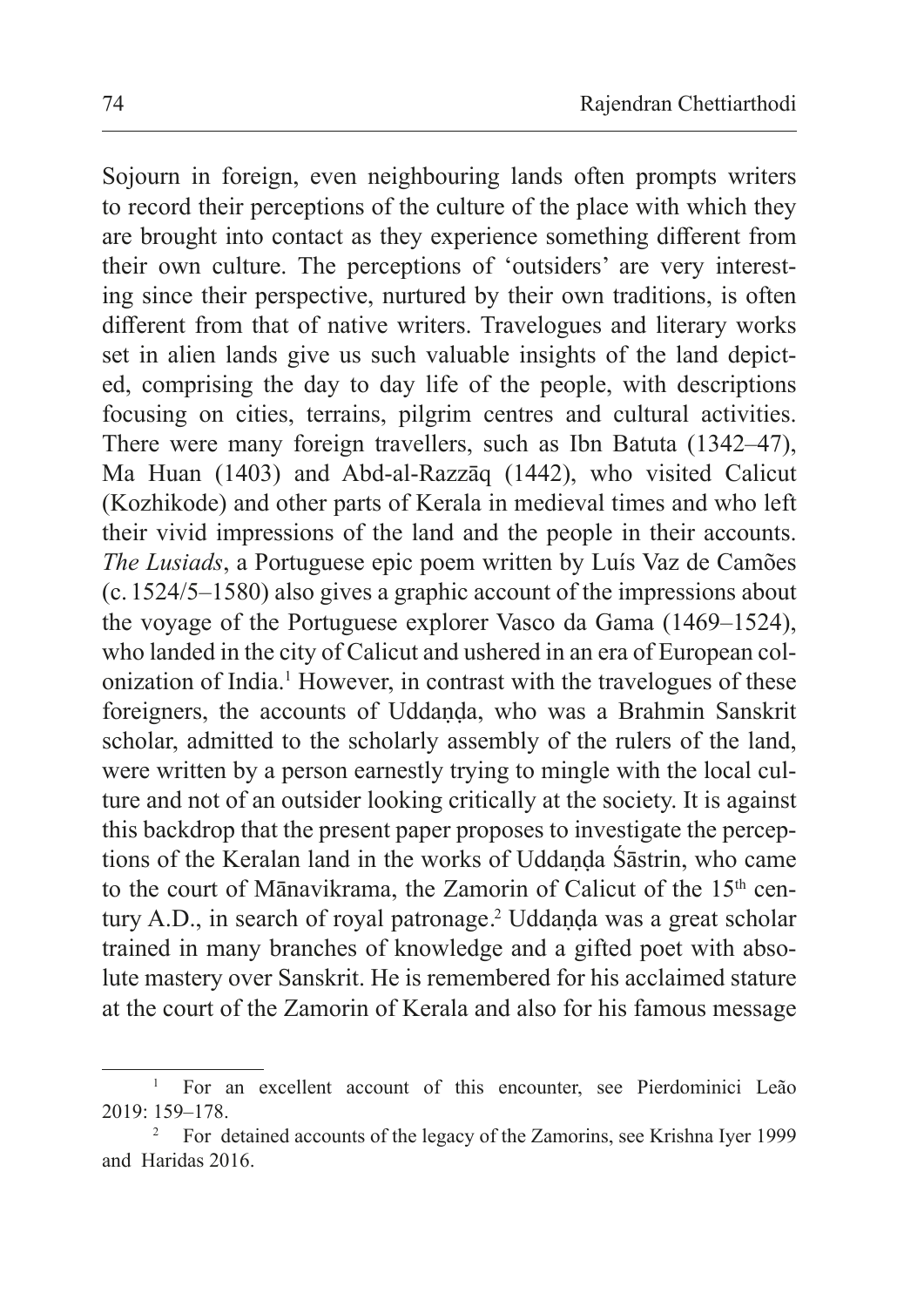poem *Kokilasandeśa*<sup>3</sup> and the play *Mallikāmāruta*, apart from many stray verses still popular in Kerala. Fortunately for us, he recorded his impression of medieval cities, centres of learning, famous temples, food habits and festivals, such as Ōṇaṃ (Mal.) in his works. The present paper will explore the way in which Kerala is portrayed by the scholar poet from the neighbouring land in his works, his assessment of the lifestyle, manners and Sanskrit scholarship of the land and other interesting aspects of Keralan culture.

From the autobiographical accounts he gives in the preface of the *Mallikāmāruta*, we can understand that Uddanda Śāstrin was a Brahmin of the cluster village (*agrahāra*) called Lāṭapura on the banks of the river Pālār in Tondamandala (Tundīramandala), which falls in the modern Kāncīpuram district of Tamilnādu.<sup>4</sup> He was the son of Raṅganātha and Raṅgadevī and his family belonged to Vādhūlagotra, and followed the *Āpastambasūtra*. 5 His real name seems to have been Irugupanātha. He belonged to a very learned family and received his education under eminent scholars in almost all the branches of knowledge. He recorded that he had visited various kingdoms, such as Andhra, Kalinga, and Karṇāṭaka. It appears that he did not find satisfactory support and patronage in those places. There is an interesting verse attributed to him which was addressed to the king of Karṇāṭaka, whom he was apparently not happy with about the type of patronage he received. Here the poet says:

<sup>3</sup> About Sanskrit *sandeśakāvya*s, see: Lienhard 1984: 113–128. About messenger poems of Kerala, see: Kunjunni Raja 1980: 225–237 (Sanskrit), George 1968: 51–55 (Manipravālam).

<sup>4</sup> See *Mallikāmāruta*, p.12.

<sup>&</sup>lt;sup>5</sup> We do not know if Uddaṇḍa was a Telugu Brahmin whose family had migrated to the Tamil speaking country at some point of time or a Tamil Brahmin. In any case, he must have been proficient in Tamil also, as illustrated by his Tamil exclamation of eulogy to Punam Nampūtiri, which will be discussed subsequently.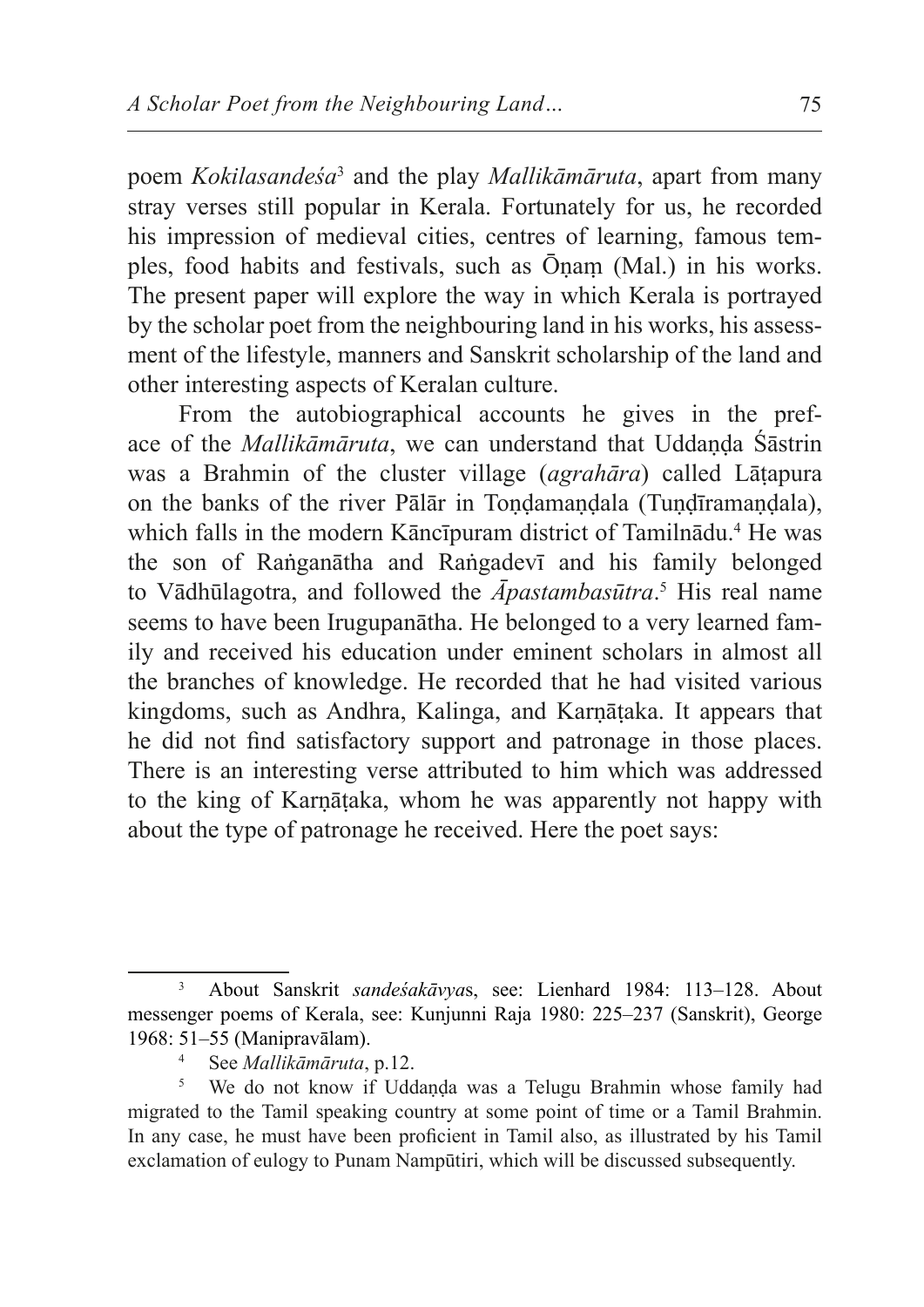*mā gāḥ pratyupakārakātaratayā vaivarṇyam ākarṇaya śrīkarṇāṭavasundharādhipa sudhāsiktāni sūktāni naḥ/ varṇyante kavibhiḥ payonidhisaritsandhyābhravindhyāṭavījhaṁjhāmārutanirjharaprabhṛtayas tebhyaḥ kim āptaṁ phalam//* <sup>6</sup>

Hear, O King of Karṇāṭaka, please do not lose your countenance Worrying how to reward our nectar-sprinkled verses. Do poets not describe oceans, rivers, evening sky, the Vindhya forests, Whirlwinds, waterfalls and the like? and yet what do they get from them?<sup>7</sup>

After coming to Calicut, Uddaṇḍa Śāstrin became a court poet of King Mānavikrama Śaktan Tampurān, who, in the words of Kunjunni Raja, was "the brightest luminary in the firmament of the history of Kozhikode prior to the advent of the Portuguese and one of the greatest patrons of literature Kerala has produced" (Kunjunni Raja 1980: 63). At the time of Mānavikrama, who belonged to the latter half of the fifteenth century A.D., Calicut was one of the most prosperous places of India. Ibn Batuta, who had visited the place in 1342–47, records that Calicut is "one of the greatest ports of the Districts of Malabar in which merchants from all parts are found" (Narayanan 2006: 69). The coast line of Kerala was frequented by foreign merchants from different parts of the world, such as Greece, Rome, Persia, Syria, China, and Arabia, and after the Kodungallur Port had become unusable in the great flood of 1341, Calicut sprang into prominence as a major port for international trade under the Zamorins. In this connection, it may also be recalled that there is a legend regarding Lakṣmī, the Goddess of Wealth, appearing before the hereditary first secretary of Zamorin, offering a boon to him. He asked her to be stationed in the big bazaar until he returned and then committed suicide, never to return, so that Laksmī had to remain there forever (Narayanan 2006: 31).

<sup>6</sup> The Sanskrit text as given by K. Kunjunni Raja (Kunjunni Raja 1980: 76).

<sup>7</sup> This and all the other subsequent English translations of the original verses, unless specified otherwise, are by the present author.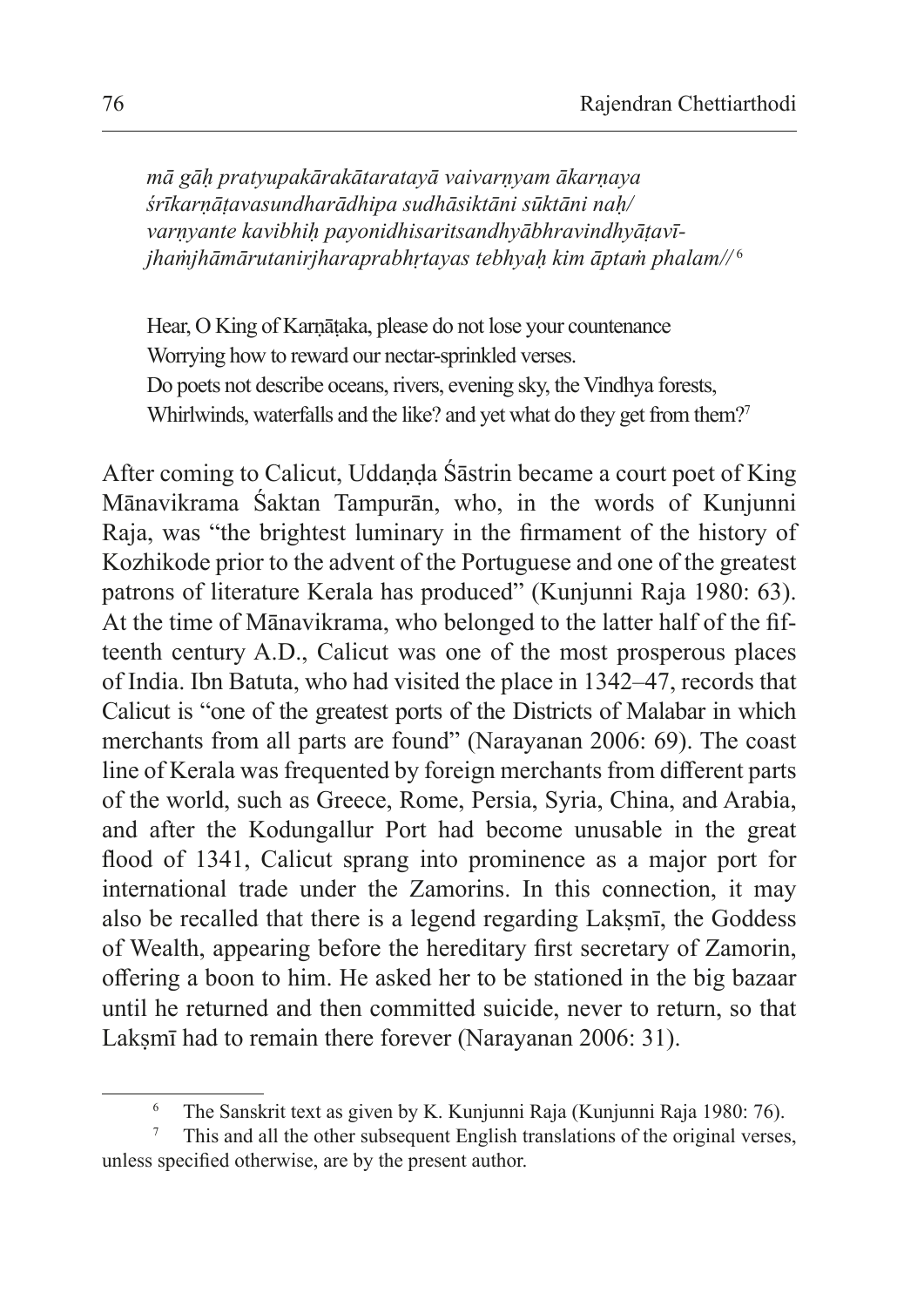Uddaṇḍa's admiration for Kukkuḍakroḍa (Kōḷikkōṭ alias Calicut/Kozhikode) is revealed through the glowing description of the city, found in the *Mallikamāruta* and the *Kokilasandeśa*. In his *Mallikāmāruta*, the remarks of the stage manager (*sūtradhāra*) in the prologue seem to have an autobiographical significance. He refers to the general decadence of the minds of good-natured people (*sumanas*) elsewhere. Their moonlike minds are swallowed by the evil planet of Rāhu in the form of the *kali* era. The learned assemblies in other places are 'harsh' (*paruṣa*) due to rivalry (*paurobhāgya*). He compares such assemblies with salt markets, where he has to present his own talent in acting, which is like camphor. This comparison means that by performing before ignorant assemblies of people, he shares the fate of a person who has to sell such a valuable article like the fragrant camphor in a market which sells common salt, to people who cannot understand its worth. The comparison shows the frustration he had to endure in other places, which failed to spot his real talent. On the other hand, he maintains that the assembly of the city of Calicut is pure in its intellect due to the presence of Lord Śiva, the presiding deity of the temple of Tali (Sthalī). The *sūtradhāra* reveals his admiration for the great city, which he describes as 'famous in the three worlds'.<sup>8</sup> Evidently, through these words, the poet himself makes a comparison between other places and the city he adopted for his stay, where he seems to have received the recognition and patronage he had been unsuccessfully seeking elsewhere. One of the major attractions of the city seems to be its wealth gained through maritime

<sup>8</sup> *aham asmi sakalaharidantaranagarasamsadārādhanajñātasāraprayogapāṭavo viṣṭapatritayaprakhyātam kukkuḍakroḍanagaram upasṛtya kutūhalābhyāgato raṅgacandro nāma śailūṣakiśoraḥ adya khalu prāyeṇa sarvataḥ kalikālavidhuntudakavalitavivekacandramassu sumanassu paurobhāgyapauruṣeṣu pariṣadantareṣu lavaṇāpaṇeṣu iva ghanasāram abhinayasāram akhilabhuvanaghasmarakarālakālakūṭakavalanaprabhāvaprakaṭita kāruṇyāvaṣṭambhasya puratrayanitambinīkapolapatrāṅkurakṛntanalavitrasya kaṅkaṅakvaṅitasthirīkṛtaśabda brahmavyavasthasya bhagavataḥ śrīsthalīśvarasya sannidhānāt udbhūtatattādṛśanirmaladhiṣaṇāyām aśeṣakalākamalinīvikasanavālākaprabhāyām sabhāyām prayujya saphalayitum abhilaṣāmi* / (*Mallikāmāruta*, pp. 5–6).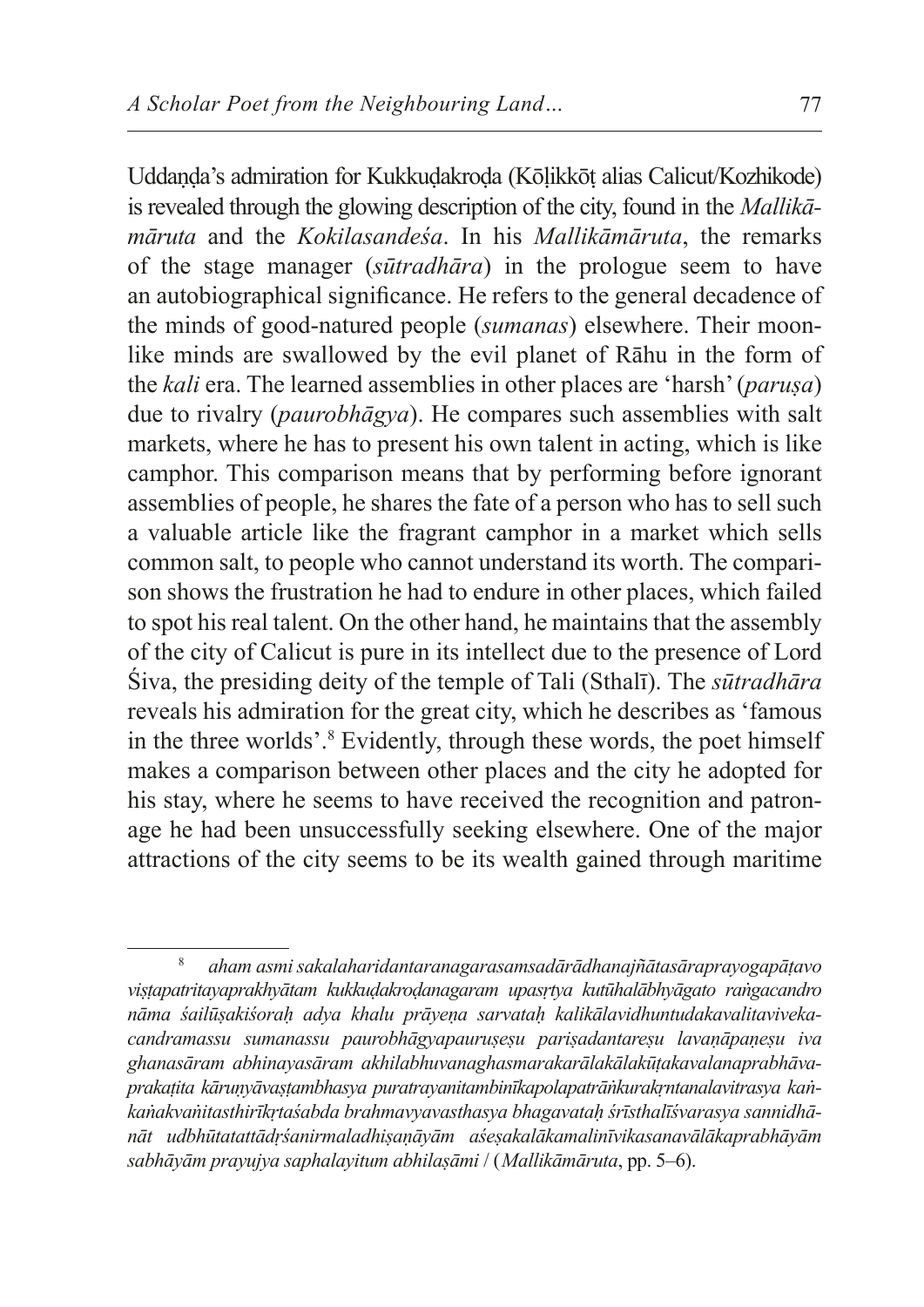activities. The following lines of the *Kokilasandeśa* pinpoint the maritime splendours of the city:

*yatra jñātvā kṛtanilayanām indirām ātmakanyām manye snehākulitahṛdayo vāhinīnām vivoḍhā/ tattaddvīpāntaraśatasamānītaratnaughapūrṇaṁ naukājālaṁ muhur upaharan vīcibhiḥ śliṣyatīva//* <sup>9</sup>

I suppose that the ocean seems to embrace the goddess of prosperity, his own daughter, with his waves, on knowing her as residing here, bringing forth fleets of boats filled with heaps of jewels, collected from hundreds of various islands.

Here the poet refers to the presence of boats laden with precious jewels, coming from different parts of the world, as a gift given by the ocean to his daughter Lakṣmī, who has settled in the city. Itseems that Uddaṇḍa was greatly impressed by the prowess and splendour of Mānavikrama, the reigning Zamorin, one of the most powerful monarchs at that time. His play *Mallikāmāruta* contains a graphic description of the king sitting in the assemblage, fanned by courtesans, chowries held in their lotus-like hands, and surrounded by all valorous people of four directions, who prostrate before him, being prompted by the knitted eyebrows of the guards.

*āsthānamadhyagatam uddhatasauvidallabhrūkṣepacoditanamaccaturantavīram śrīvikramam caturavāravadhūkarābjavyā hūtacāmaram alokata lokanātham* (*Mallikāmāruta*, p. 13)

The very first address made by him to the king on his first meeting is replete with figurative expressions suggestive of the valour of the king:

<sup>9</sup> The Sanskrit text after Kunjunni Raja (Kunjunni Raja 1980: 82).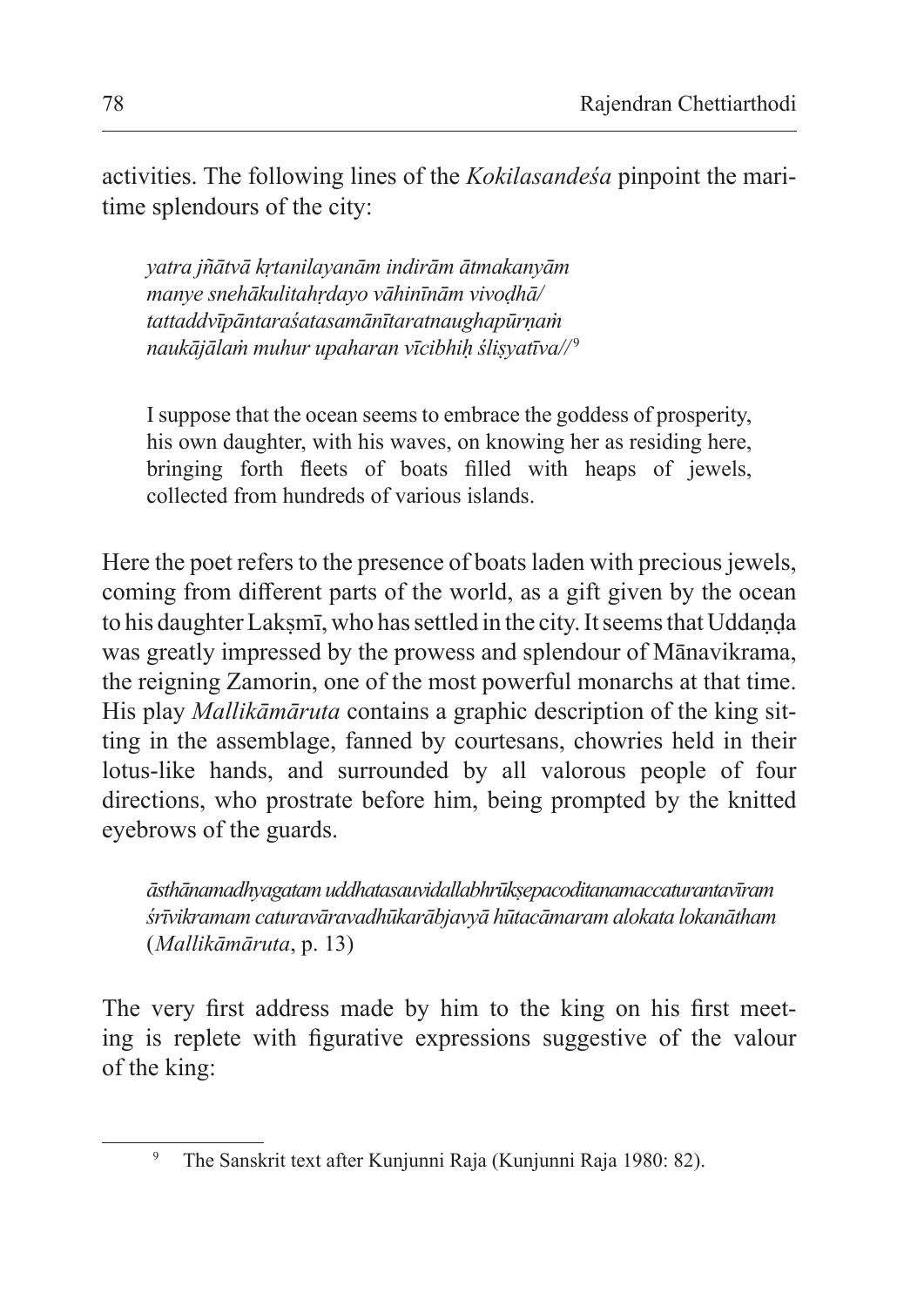*pratyarthibhūmipālapratāpagharmothapuṣkalā*[rā?]*varta/ viśvambharākuṭumbin vikrama viśvaikavīra vijayasva//* (Ibid.)

O Vikrama, the Puṣkara and Āvarta cloud of the summer in the form of enemy kings!

The Husband of Earth, the sole hero of the world! Be victorious!

In another interesting verse ascribed to Uddanda, which he is supposed to have recited also at the first meeting with the King, he exhorts the latter to prevent the flag held aloft in the king's victory marches from going beyond the path of the Sun up in the sky; for, the tiger emblem in the flag may terrify the deer in the moon and consequently, when it flees away, the moon will become thoroughly spotless as a result of which it will become equal to the faces of the spouses of the king. It is said that the term *uddaṇḍa* occurring in the verse resulted in the poet being known by that name.10 Uddaṇḍa Śāstrin's admiration for Calicut and its ruler was more than reciprocated by the host, who made him the court poet. According to tradition, Uddanda Śāstrin adorned the court of Mānavikrama and was a member of the learned assembly known as 'Eighteen and half poets', the half consisting of the Malayalam poet Punam Nampūtiri and the rest scholars and poets,<sup>11</sup> including the *mīmāṃsā* scholars of two generations of the Payyūr families, Cennās Nārāyaṇan Nampūtiri, the author of the *Tantrasamuccaya*,

<sup>10</sup> Kunjunni Raja (Kunjunni Raja 1980: 75) doubts the authenticity of the story, pointing out that the poet himself recorded that he had recited another verse of his on meeting the king for the first time. Another objection is that the tiger was actually the emblem of the Colas and not that of the Zamorin, but this is countered by M. G. S. Narayanan (Narayanan 2006: 80–81) with the argument that the Zamorin had defeated the Cola king in battle and it is customary for the victorious kings to take hold of the emblem of the defeated king. 11 The Malayalam word for half is *ara* and according to some scholars, it signi-

fied *aracan*, meaning the king and not 'half', and many compounds in Malayalam such as *aramana* (palace), and *arayannam* (the royal swan) support this argument. As per this interpretation, there would be 18 royal poets. However, there seems to have been some patronizing attitude attached to vernacular poets in medieval Kerala.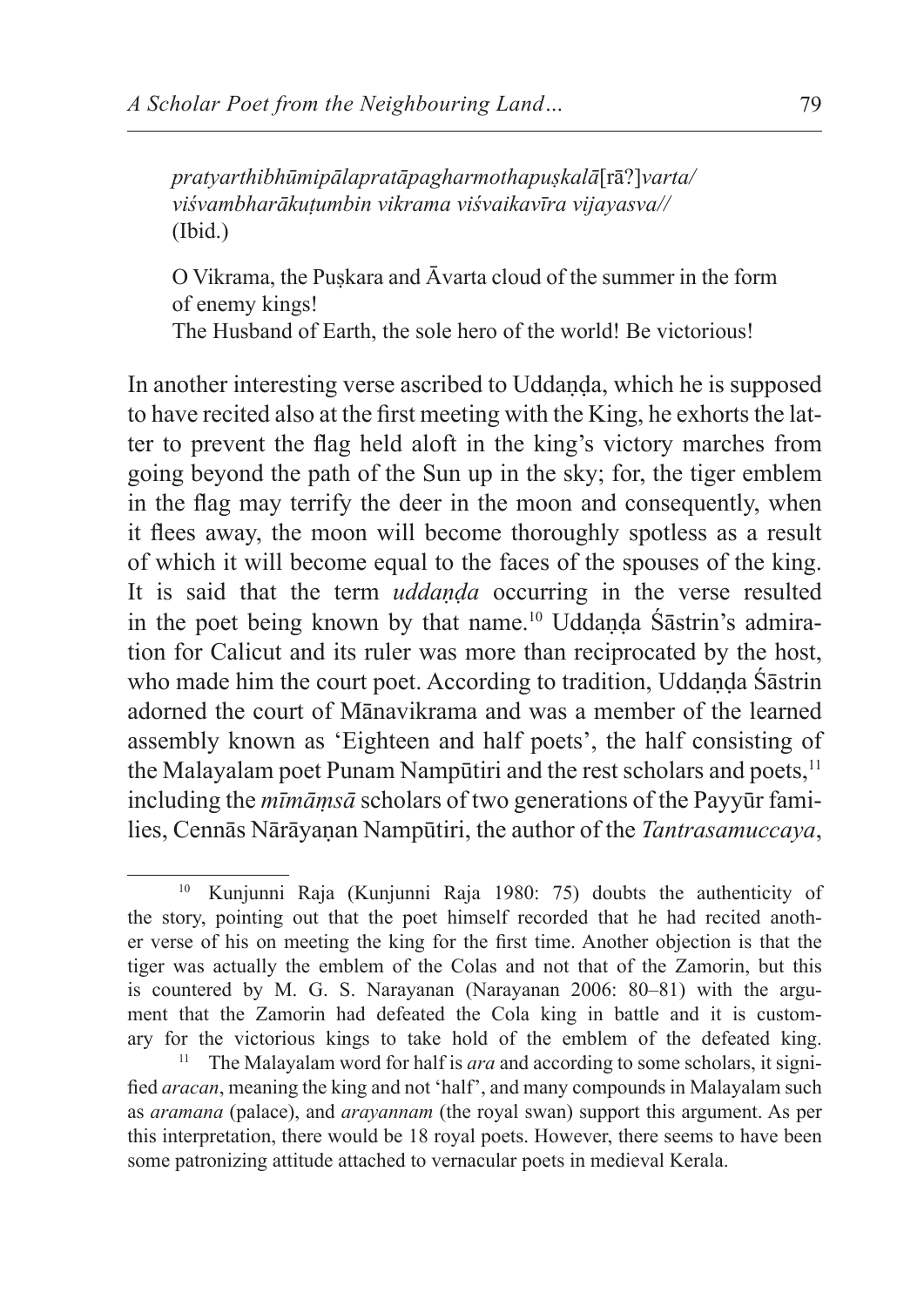Kākkaśśeri Dāmodara Bhaṭṭa and another five Brahmins from Tiruvegappura. There is a traditional story associated with this Kākkaśśeri Dāmodara Bhatta also. The story goes that Uddanda Śāstrin used to take part in the annual assemblage called Revatīpattattānam, securing the honour of the place and defeating all other scholars every year. The native Nampūtiri Brahmin scholars felt humiliated and hurt by his haughty temperament and overbearing nature. The story goes that they prayed to the deity at the temple Elavaḷḷi in central Kerala for the birth of a scholar among them who could defeat Uddanda Śāstrin in the assembly. A Namputiri lady of the Kākkaśeri family was pregnant at that time. She gave birth to the prodigious Dāmodara Bhaṭṭa, who even at the tender age of twelve could defeat Śāstrin in debate in the Tali temple (Kunjunni Raja 1980: 62–64). Their encounter reminds one of the story of David and Goliath: The story goes that on seeing the diminutive size of his rival, Uddaṇḍa tried to demoralize him by exclaiming "*ākāro hrasvaḥ*", meaning 'your size is small', upon which Dāmodara outwitted him by retorting "*na hi nahi, ākāro dīrghaḥ*", 'No no, the *ā* sound is long'. In discourses prevalent in Kerala, the pomp and glamour associated with Uddanda are often contrasted with the simplicity of Dāmodara, who ultimately wins the day. An autographical verse attributed to the latter challenging his rival runs as follows:

We possess no umbrella, no horse, no group of speakers, no bards, no moustache, no silk robe for forehead, no décor of clothes. But we possess speech of no mean order, which is as mature as the cluster of the waves dancing in the milky ocean agitated by the great Mandara mountain.<sup>12</sup>

<sup>12</sup> *na chatram na turaṅgamo na vadatām vṛndāni no bandino na śmaśrūṇi na phālapaṭṭavasanam na hy ambarādambaram/ asty asmākam amandamandaragiriproddhūtadugdhodadhipreṅkhadvīciparamparāpariṇatā vāṇī tu nāṇīyasī*// (Kunjunni Raja 1980: 86)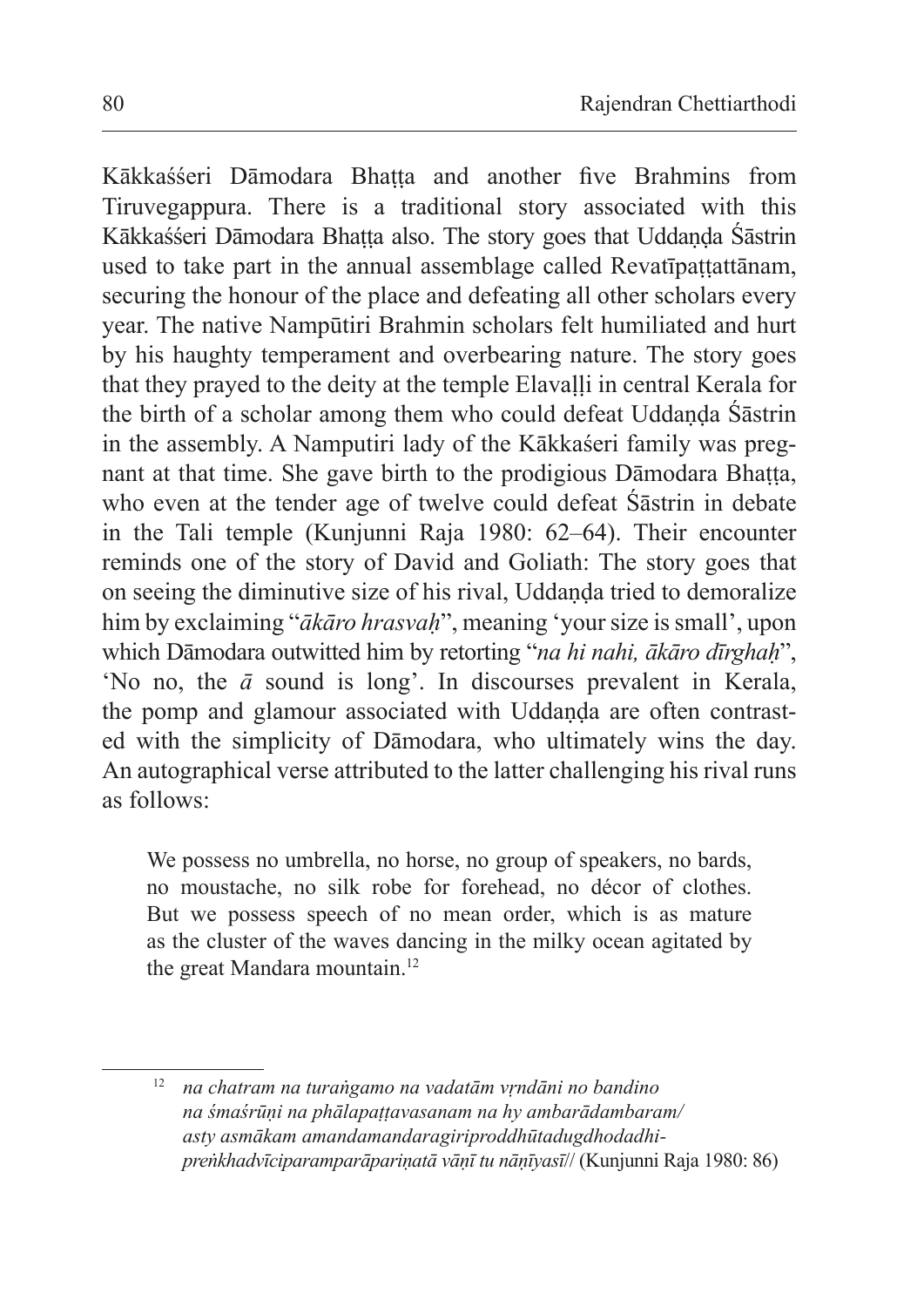Here there is possibly a veiled hit at the dress and demeanour of his rival. In the ensuing arguments, Uddanda, on being refuted by his rival in every statement, finally made an indisputable statement, saying, "Your mother is chaste". Tradition maintains that Dāmodara refuted even this, quoting the scripture which states that the bride is enjoyed by Soma, Gandharva and Agni before her marriage is actually consummated.<sup>13</sup> It is said that by defeating Uddaṇḍa in debate, Dāmodara restored the glory of the native Brahmins of Kerala. Uddanda seems to have gone back to his own place after his defeat. Despite this anticlimactic turn of events, Uddaṇḍa remains in popular memory as the formidable scholar poet of the neighbouring land, whose witticisms and exploits have become a part of Kerala's folklore. He loved the land and its people very much and became deeply engaged in its lifestyle. Uddaṇḍa himself described the features of his sojourn in Kerala. He records that he took ablutions in the great rivers of Kerala and paid visit to holy temples and served worthy people and appreciated their scholarship.

Uddanda's perceptions of Kerala are expressed mostly in his occasional stray verses and the message poem *Kokilasandeśa,* which has a lot of autobiographical elements. The *Kokilasandeśa* is especially interesting as the heroine in the poem is a damsel from Cennamangalam (Sanskritised as Jayantamaṅgalam in the poem), who belonged to a house called *Mārakkara*. This house exists even today, lying between the two arms of the Āluva (Alwaye) river. Tradition maintains that the poet contracted a *sambandha* type of marriage (wherein usually a Brahmin male enters into a dissoluble matrimonial alliance with a non-Brahmin upper caste lady) there and, in all probability, it is his wife who is fictionalized as the heroine. The poem centres on the message of a separated hero living in Kāñcī on the banks

<sup>13</sup> *somaḥ prathamo vivide gandharvo vivida uttaraḥ/ tṛtiyo 'gniṣṭe patisturīyaste manuṣyajāh*// (*Ṛgveda*, 10.85.41.)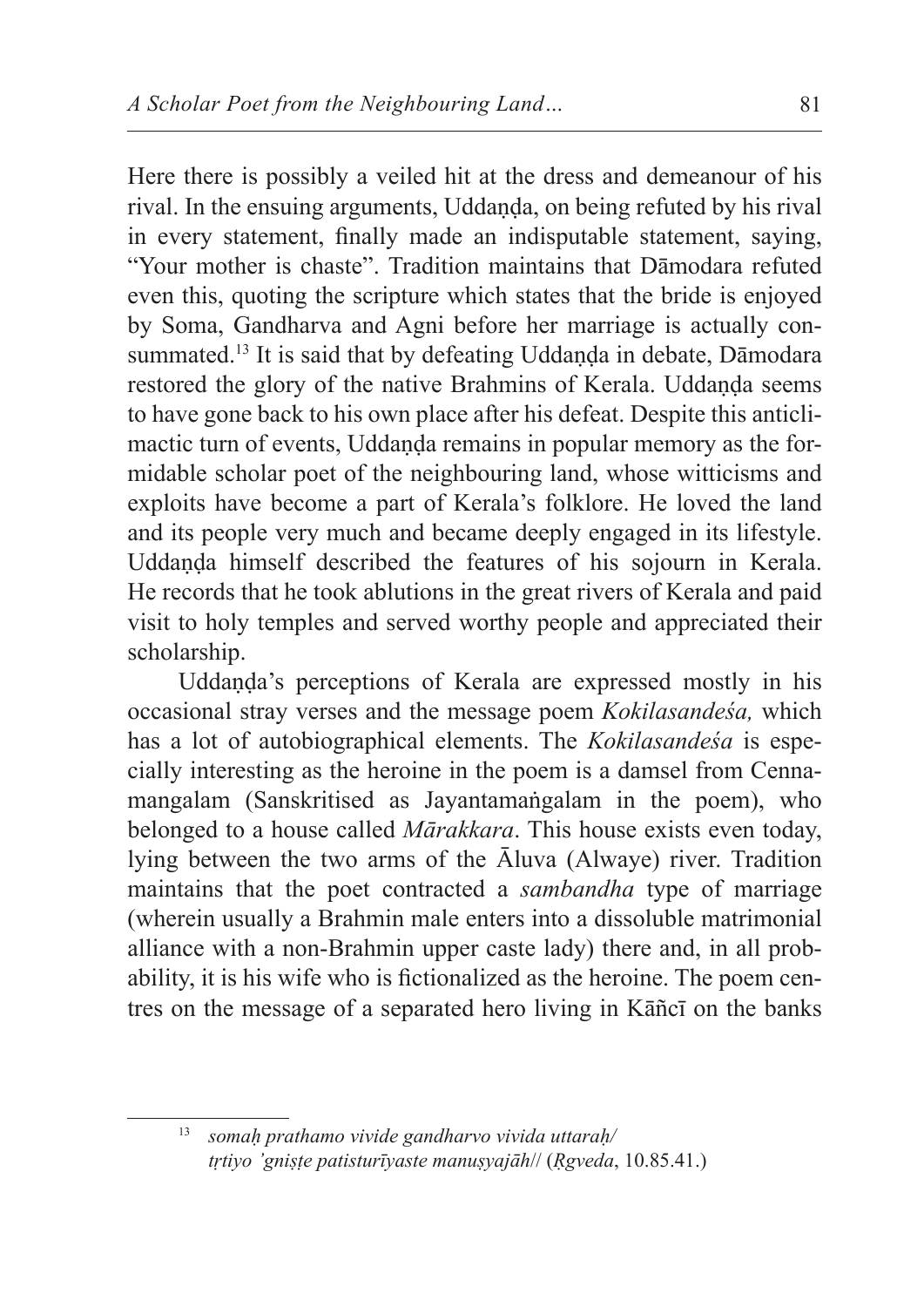of the river Kampā<sup>14</sup> to his beloved. Proceeding through Kāñcī, Tuṇḍīra, Cola (modern Tamil Nadu) and Hoysala (Mysore) lands, the messenger has to reach his destination passing through places such as Tirunelli (Āmalakadharanī), Northern Kottayam, the abode of the Purali kings, Talipparambu (Sampadgrāma), Tṛccemmaram (Śambara), Kolattunāṭu (Kola), KōỊikkōṭ (modern Calicut/Kozhikode, Sanskritised as Kukkudakroda), Vettattunātu (Prakāśa), Trpraṅṅot (Śvetāranya), Tirunāvā, Camravattam (Śambarakroda), Ālvāñceri, Mūkkola, Porkkalam (Raṇakhala), Tṛśūr (Trichur, Sanskritised as Vrsapurī), Peruanam, Ūrakam, Irinnālakkuta, Kotunnallūr, and Tirivañcikkulam (Añjanakhala). The poet shared his perceptions of various cities, rivers, shrines, festivities, scholars and poets of Kerala in this work, which shows the features of a travelogue in Sanskrit. These, along with his occasional verses, give us a graphic picture of Kerala and its geocultural and social features in the  $15<sup>th</sup>$  century. The reminiscences and accounts left by Uddaṇḍa, apart from their historical significance, are interesting because of the scholarship, wit and humour of the author. It is a pity that he left no account or reference of the royal assemblage of Calicut of which he was a member. Temples of Kerala seem to have had a great fascination for the scholar poet. He recorded his impressions about many temples spread all over North and Central Kerala. He mentions the Viṣṇu temple of Tirunelli, the Śiva temple of Koṭṭiyūr, the Caṇḍikā temple at Purali, the Rājarājeśvara temple of Talipparamba, the Kṛṣṇa temple of Tṛccambara, the Śiva temple of Trpprannode, the Visnu temple of Tirunāvā, the Śāstā temple of Camravaṭṭam, the Śiva temples of Tṛśūr (Trichur) and Peruvanam, the Visnu temple of Iriññālakkuta, and Tiruvañcikkulam. A remarkable feature of these references is their geographical accuracy and wealth of legends associated with them. A significant omission is that of the famous Śrīkṛṣṇa temple of Guruvāyūr, belonging to the Zamorin, which he did not mention anywhere.

<sup>14</sup> Shankar Rajaraman and Venetia Kotamraju inform us that Kampā is "today no more than a tank at the Ekambareshwar temple" (Rajaraman and Kotamraju 2012: 3).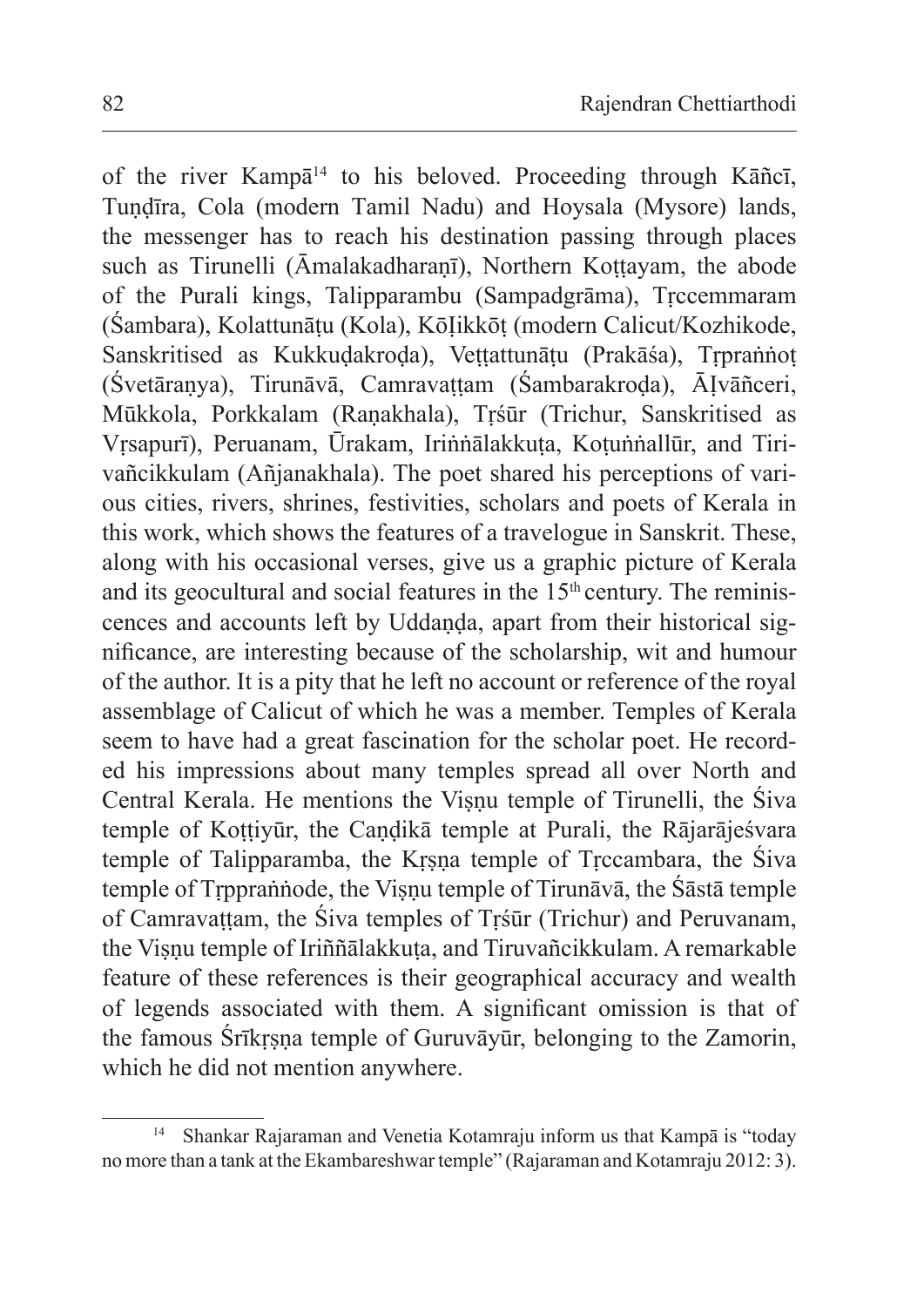Some of the interesting incidents in Uddaṇḍa's life took place in temples. He seems to have been fascinated by the hourglass-shaped percussion instrument called *iṭakka*, which is used in Keralan temples for the ritualistic singing called *sopānasaṅgīta*. Once, in the Tali temple of Calicut, he imitated the drumming sound of it in the verse composed extempore.

*nṛtyaddhūrjaṭikaragataḍamarukaḍumuḍumuravaparipanthinyaḥ kalpakṣmāruhavikasitakusumajamadhurasamadhusahacāriṇyaḥ/ manthakṣmādharavimathitajalanidhighumughumughanaravamadamanthinyaḥ śailābdhīśvaranṛpavara vidadhatu budhasukhamayi tava vacasām śreṇyaḥ//* <sup>15</sup>

O great lord of the mountain and ocean, may the cluster of your words, which vie with the *dumu-dumu* sound of the *ḍamaru* drum in the hands of the dancing Śiva, which go together with the sweetness of the honey from the flowers of the wish-yielding tree, and which destroy the pride of the *ghumu-ghumu* sound of the ocean being churned by the Mandara mountain, give pleasure to the learned.

Apart from this, he left some accounts about his encounters in several interesting stray verses. Once he had visited the Mother Goddess Ūrakam temple near Tṛśūr. He reached there around noon and it was customary in temples to offer a feast for Brahmin visitors. Though he was hungry and could not get anything to eat there, he is supposed to have composed the following verse addressed to the deity. It should be noted that the temple is called *valayālaya* in Sanskrit and *valaya* also means zero. Uddanda makes fun of the goddess using *double entendre*:

<sup>15</sup> The Sanskrit text as given by Kunjunni Raja (Kunjunni Raja 1980: 79).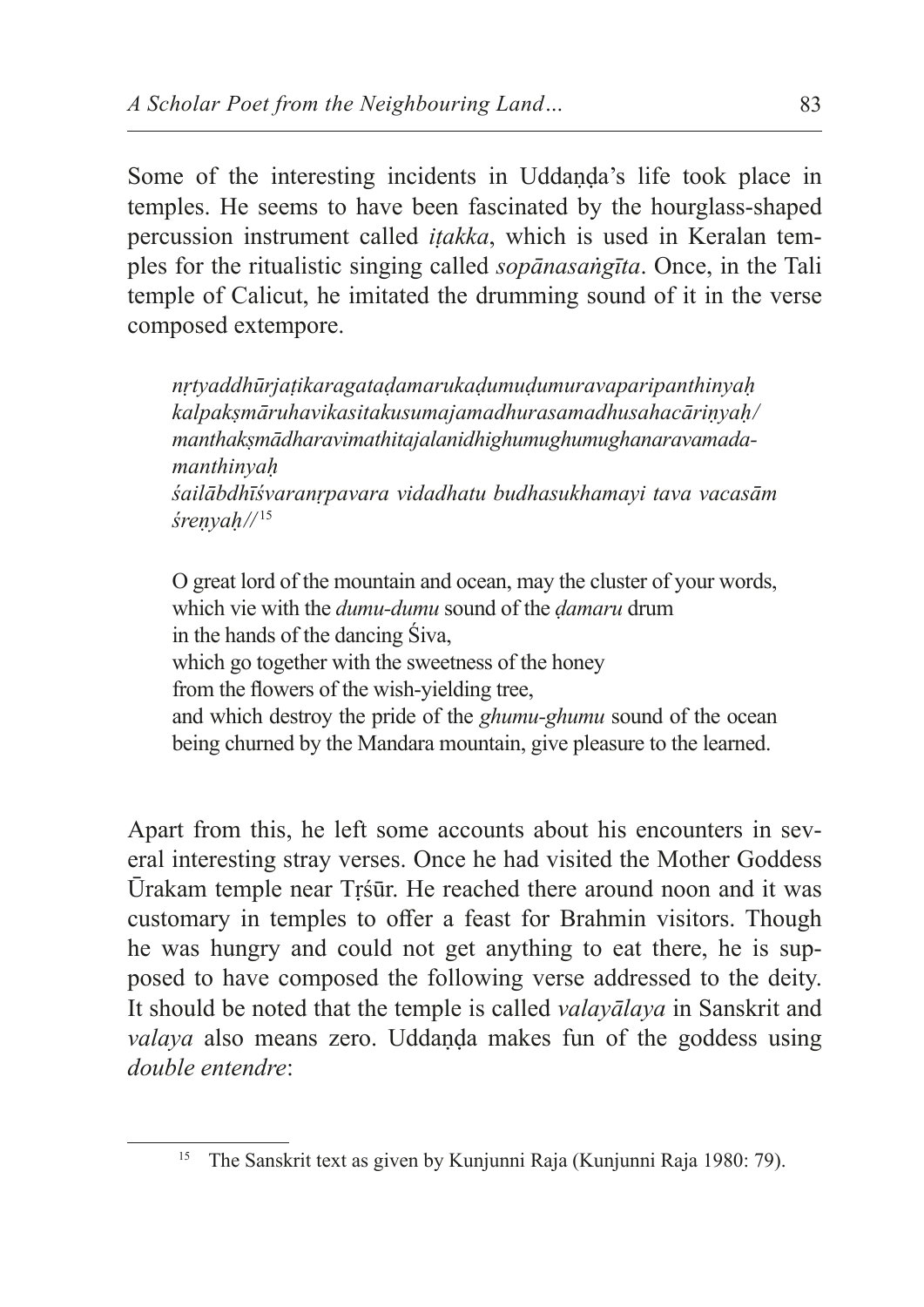*kāntaḥ kapālī kaṭhinaḥ pitā te meneti mātus tava nāmadheyam/ kathaṃ tu bhadre valayālayasthe vadānyatā mādṛśi bobhavītu//*  (Ibid.)

Your husband is a beggar with a skull; your father is hard in stuff; The name of your mother is "I do not have anything;" O goddess having the abode in Valaya (zero), How can there be charity on your part for people like me?

Uddaṇḍa left some valuable impressions of the Ōṇaṃ festival, celebrated in the Malayalam solar month of *siṃha* (Mal. *ciṅṅgam*), falling in August/September, which is characterized by the ceremonial welcome accorded to Mahābali, the displaced King of the land, on his annual visit. People celebrate the event with feasts, boat races, flower carpets, new dresses, and children playing a bow-like instrument accompanied by loud singing. In Uddaṇḍa's words:

*cokūyante pṛthukatatayaś cāpatāḍinya uccaiḥ sarvā nāryaḥ patibhir aniśam lambhayanty arthakāmān/ babhramyante sakalapuruṣair vallabhābhyaḥ pradātum citram vastram śravaṇakutukaṃ vartate keraleṣu//* (Ibid.)

Gangs of lads, playing their bows hoot loudly again and again; All women make their husbands provide wealth and pleasure; All men are wandering hither and thither to present beautiful garments to their women. The festivity of Oṇam takes place in Kerala.

This charming verse describes the *villukottu* (playing the bow-like wooden instrument) and the joyous invocations of flowers by young boys and the intimacy growing between men and women with the former satisfying every need of the latter, and the gift of new clothes to the spouses. It is remarkable that even though bow strumming and many other folk characteristics of the festival have disappeared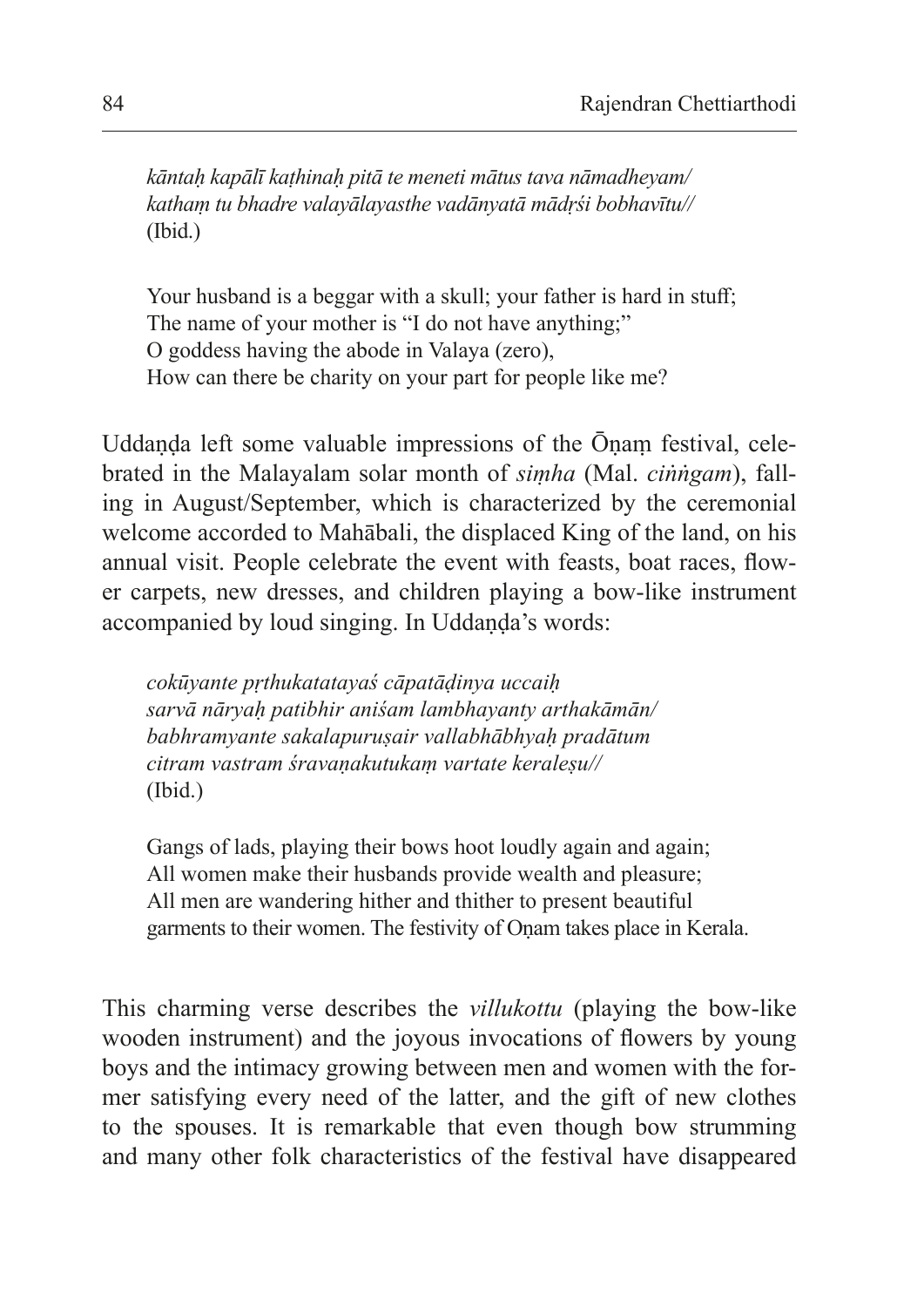due to the increasing urbanization of the Keralan society, Ōṇaṃ has retained its essential nature as a festival of shopping and gift giving.

Another festival mentioned by Uddanda is the Maghamaha festival (*Māmāṅkam*) being celebrated in Tirunāvā, on the banks of the River Nilā. The *Kokilasandeśa* passage reads:

*sākam kāntair milati lalitam keralīnam kadambe matpreyasyāḥ piyasakha mahāmāghasevāgatāyāḥ/ pāym pāyam mukhaparimalam mohanam yatra mattāḥ prāyo'dyāpi bhramarakalabhāḥnaiva jighranti padmān*//<sup>16</sup>

O dear friend, I am sure that the intoxicated bees here do not care for the fragrance of the lotuses,

after having drunk again and again the fragrance of the face of my wife, who had come here

to do service at the Mahāmagha festival,

when Kerala women were converging along with their husbands.

The festival was celebrated in the lunar month of *māgha*, (January/February) every twelve years. The central feature of the festival was the attempt by the suicide squad of the Valluvanāḍu king to attack the Zamorin, king of Calicut, who usurped the right to preside over the festival from the former. It is intriguing that Uddanda's stereotype reference does not contain any mention of the specific details of the festival and one may suspect that it may not be a firsthand account.

 Uddaṇḍa, being a scholar poet, appears to have great regard for many cultural centres of Kerala, the most important of which seems to be the Nilā river basin. This is not surprising as it was the seat of medieval learning as can be vouchsafed from the galaxy of great poets, mathematicians and philosophers hailing from the region. There seems to be a tradition prevalent in Kerala that it is the Nampūtiri Brahmins living in the region lying between the Vall<del>i</del> and Kauni rivers that are

<sup>16</sup> The Sanskrit text from the *Kokilasande*ś*a* Unni 1997: 75.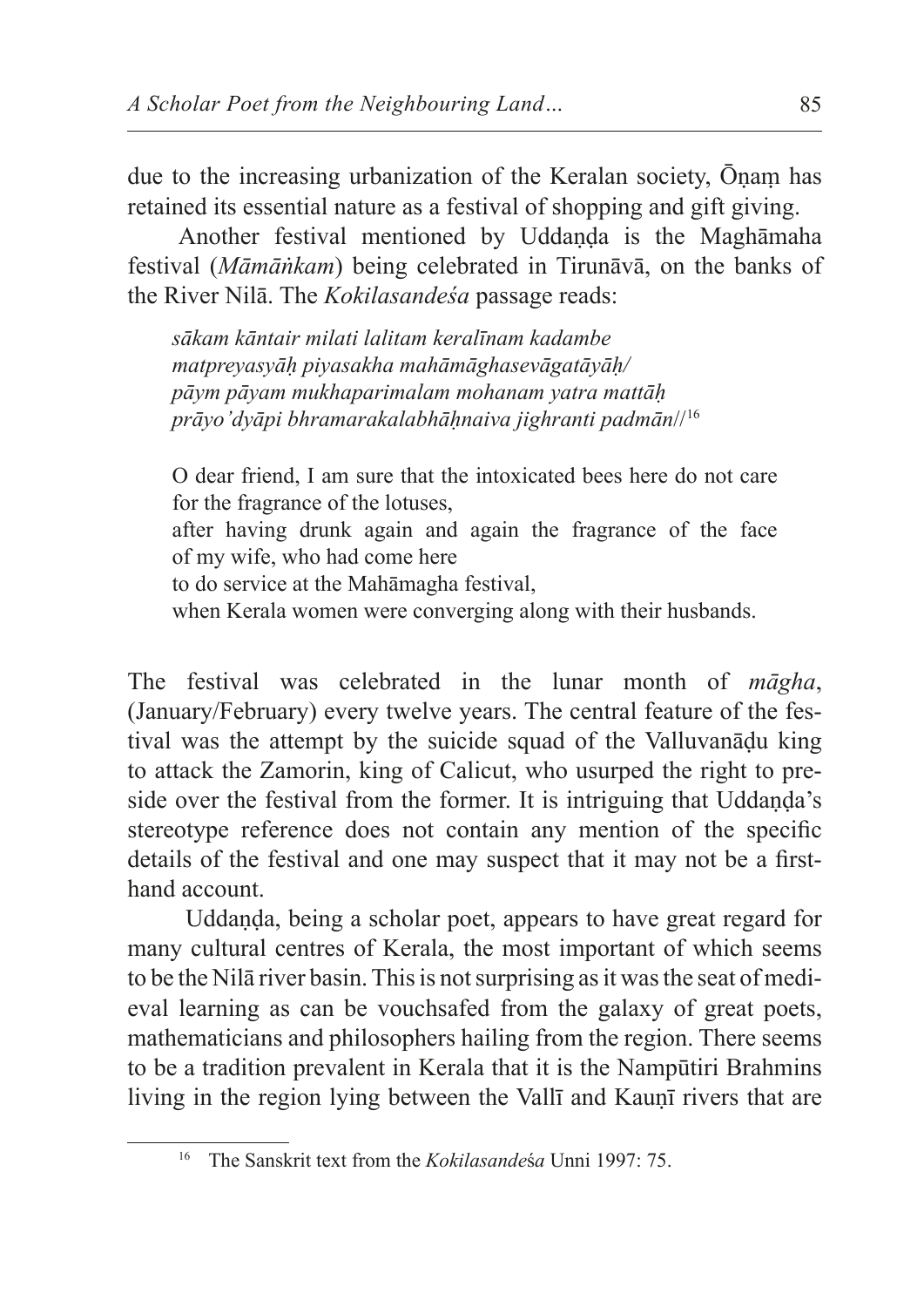superior; among them, those belonging to the region between the Nilā and Curnī rivers are the most superior of all. Uddanda also accepts this tradition, as is evident from the following verse in the *Kokilasandeśa.*

*sarvotkṛṣṭā jagati viditāḥ keraleṣu dvijendrāḥ vallīkauṇyos tadapi mahimā kāpi madhyasthitānām/ tatrāpyasyāḥ salilapavanāḥ yatra yatra pratante teṣām teṣām atiśayajuṣaḥśīlavidyābhimānāḥ//* (Ibid.: 76)

The Brahmins of Kerala are considered to be the most superior in the world; and among them, there is a special greatness for those living in between the Nilā and Kauṇī. There again wherever the moist breezes of the Nilā river blow, there the character, knowledge and graces of people become reputed.

It is significant that the same view is expressed in the following passage composed by Akkittam Nārāyanan Nampūtiri, a great grammarian of uncertain date:

*tatra vallīkaviṇayor nadyor madhye dvijātayaḥ/ praśastagrāmavāstavyāḥ antarvāṇayaḥ uttamāḥ*//<sup>17</sup>

The Brahmins residing in the region between the Vallī and Kauṇī are celebrated, and gifted with inborn oratory.

The Vallī river mentioned here is identified with the Valliyar alias Kataluntippula near Calicut and the Kaunī with the Mīnaccil river of Kottayam.

The great scholars of the region who won the admiration of Uddanda include the Payyūr Bhattas (Unni 1997: 79–81), Netranārāyana known as Āḷvāñceri Tamprākkal (Ibid.: 76) and members of the Kūṭallūr

<sup>&</sup>lt;sup>17</sup> The verse quoted by Vatakkumkūr Rājarājavarma Rāja (Rājarājavarma Rāja 1997: 523).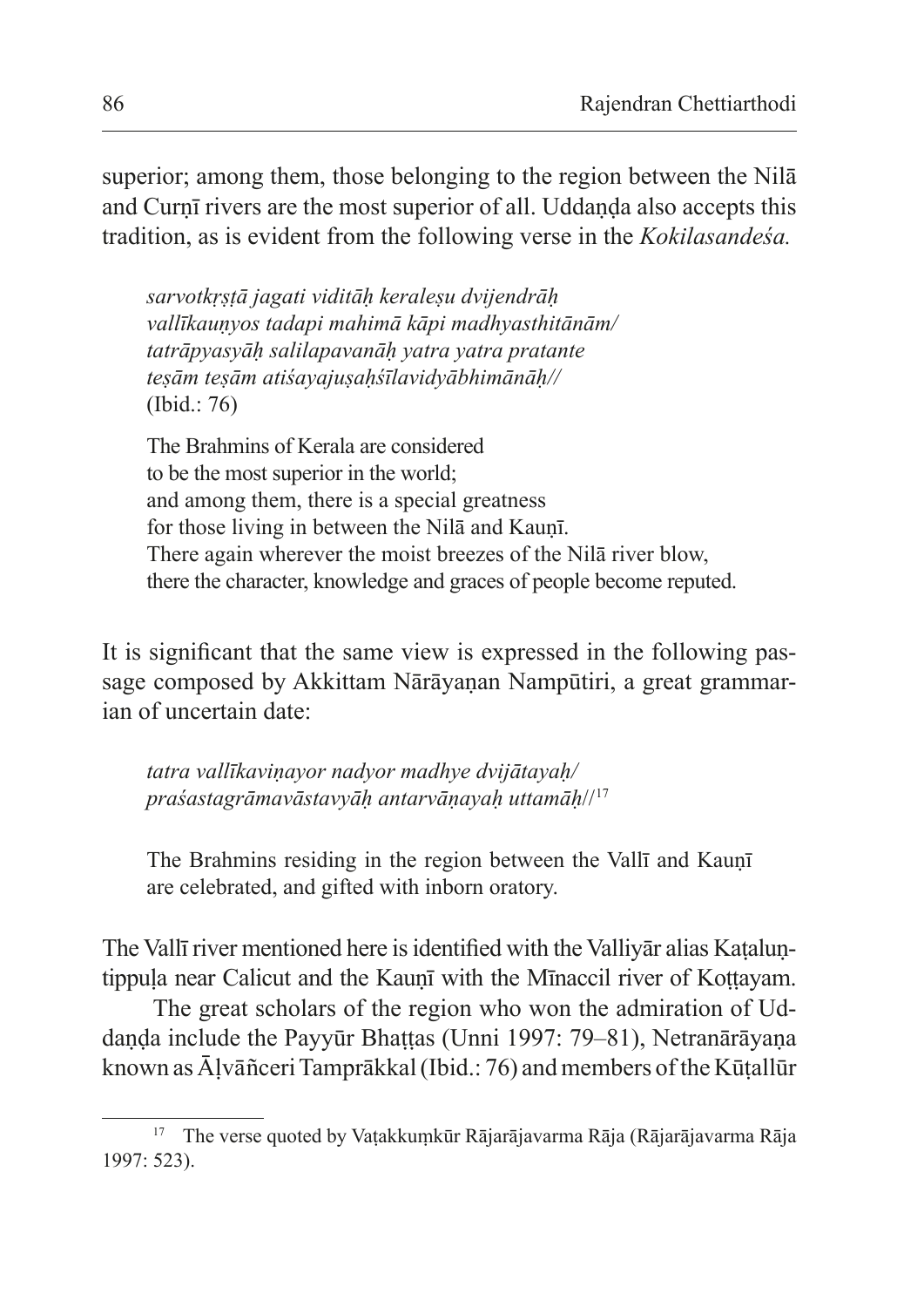Nampūtiri family, mainly celebrated for their scholarship in grammar. With regard to the Payyūr Bhattas, who belonged to Porkkalam (Raṇakhala) near Kunnamkulam in the modern Tṛśūr (Trichur) District, it can be seen that there seems to be six generations of scholars from the fourteenth century who were first rate scholars of *mīmāṃsā* philosophy. Uddaṇḍa seems to have been an ardent admirer of Kerala's contributions to *mīmāṃsā*, and he refers to King Hariścandra of Purali as the person who introduced the Bhāṭṭa system of *mīmāṃsā* to Kerala. The Payyūr Bhattas used only two names in their family, viz. Ṛṣi and Parameśvara, and this has resulted in a lot of confusion in their identification. It seems that Uddanda was acquainted with Parameśvara the author of *Jaiminīyasūtrārthasaṅgraha* and Ṛṣi, his father (Ibid.: 30). Uddanda recorded that Maharsi, the elder member, was well–versed in both branches of *mīmāṃsā*, viz. *pūrvamīmāṃsā* and *vedānta*. He refers to the galaxy of scholars coming over to the abode of the great scholar being accosted by flocks of parrots in the assembly hall.<sup>18</sup> The fact that Maharsi alias Rsi was a great admirer of Uddaṇḍa is clear from his testimony proudly quoted by Uddaṇḍa in *Mallikāmāruta* about himself.

*vede sādarabuddhir uddhatatare tarke param karkaśaḥ śāstre śāntamatiḥ kalāsu kuśalaḥ kāvyeṣu bhavyodayaḥ/ ślāghyaḥ satkavitāsu ṣatsv api paṭur bhāṣāsu sa tvam kṣitau sarvoddaṇḍakaviprakāṇḍa dadase kasmai na vismeratām//* (*Mallikāmāruta*, p. 15)

You are committed deeply to the Veda, tough in logic, sharp-witted in *śāstras*, adept in arts, lovely in poetry, adorable in good poetry, and clever in six languages.

O the greatest among all formidable poets! In this world, to whom you do not cause wonder?

<sup>18</sup> *vidvadvṛnde vivaditum anasyāgate yatra śaśvadvyākhyāśālāvalabhinilayas tiṣṭhate kīrasaṃghaḥ/* (Unni 1997: 76)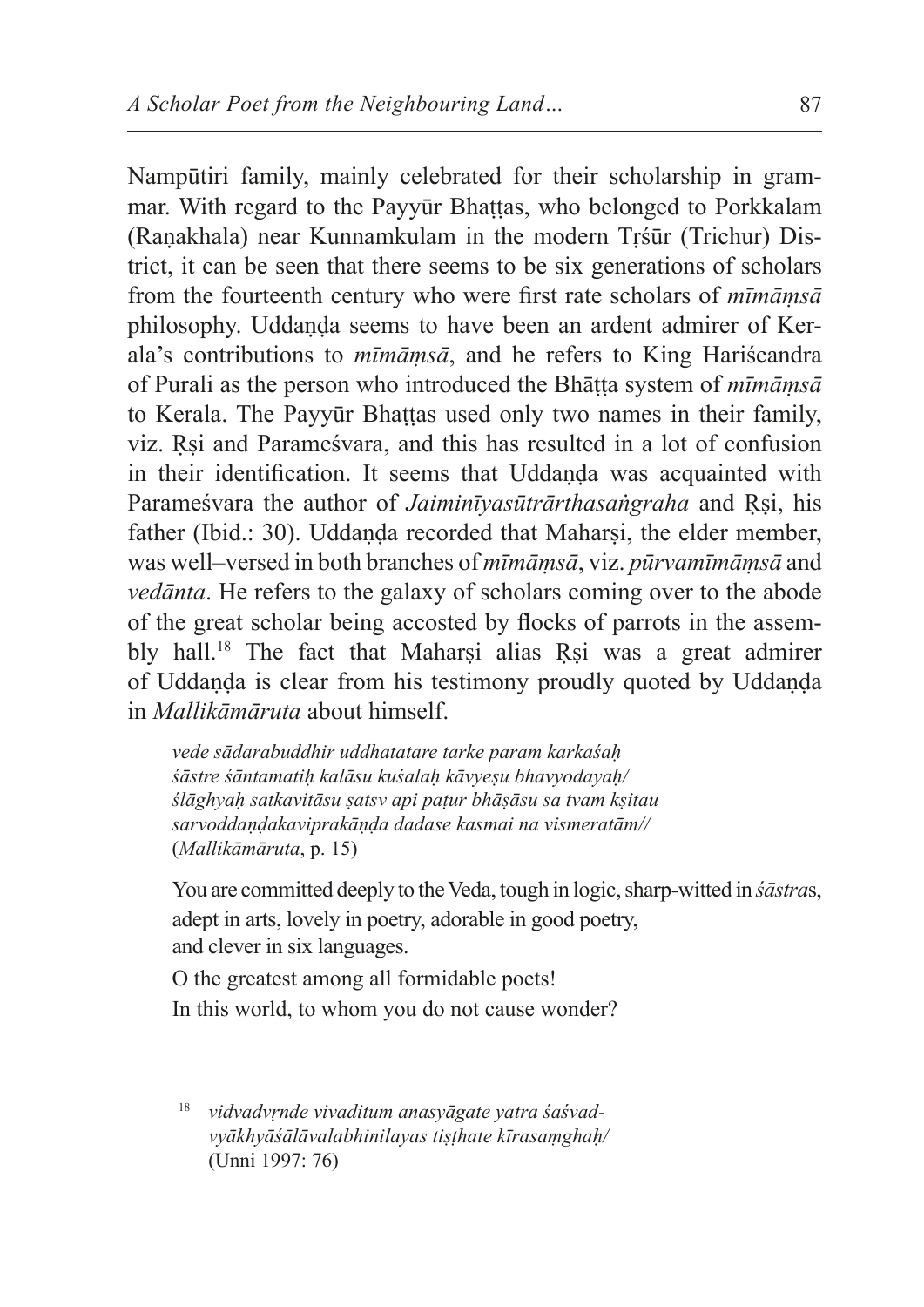This verse makes an interesting remark that Uddaṇḍa was fluent in six languages. Śrīranganāthācārya, the commentator of the *Mallikāmāruta*, states that these six languages were Sanskrit, Prakrit as well as *apabhraṁśa*, *paiśācī*, *māgadhī* and *śaurasenī* (*Mallikāmāruta*, p. 17) but this is arguable. It seems more probable that Uddanda might have meant local languages such asTamil, Telugu, Kannada and Malayalam, in addition to Sanskrit and Prakrit, since the dialects of Prakrit, such as *paiśācī*, *māgadhī* and *śaurasenī*, are already comprised in it and there is no evidence of his scholarship in *apabhramśa*. This brings us to the attitude of Uddanda to various vernacular languages. Kerala is replete with anecdotes related to the sociolinguistic attitude of Sanskrit writers to vernacular poets. There is a story of Melputtūr Nārāyana Bhatta rejecting the request of Pūntānam Nampūtiri to go through the latter's poetry since it was written in Malayalam. As a Sanskrit scholar writing exclusively in Sanskrit, it appears that Uddaṇḍa also was not very kind to vernacular poets who wrote in a local language. He ridicules them in the following manner:

*bhāṣākavinivaho 'yam doṣākaravad bhāti bhuvanatale/ prāyeṇa vṛttahīnaḥ sūryāloke nirastagoprasaraḥ //* (Ibid.: 64)

In this world, this herd of vernacular poets, mostly lacking metre and ineloquent, looks like the moon, which is mostly devoid of circular shape and of obstructed rays in sunlight.

He also challenged poetasters in the following manner:

*palāyadhvam palāyadhvam re re duṣkavikuñjarāḥ/ vedāntavanasañcārī hy āyāty uddaṇḍakesarī//*  (Ibid.: 77)

Flee away, flee away, ye poetaster-elephants! Uddaṇḍa, the lion moving in the forest of *vedānta*, is coming!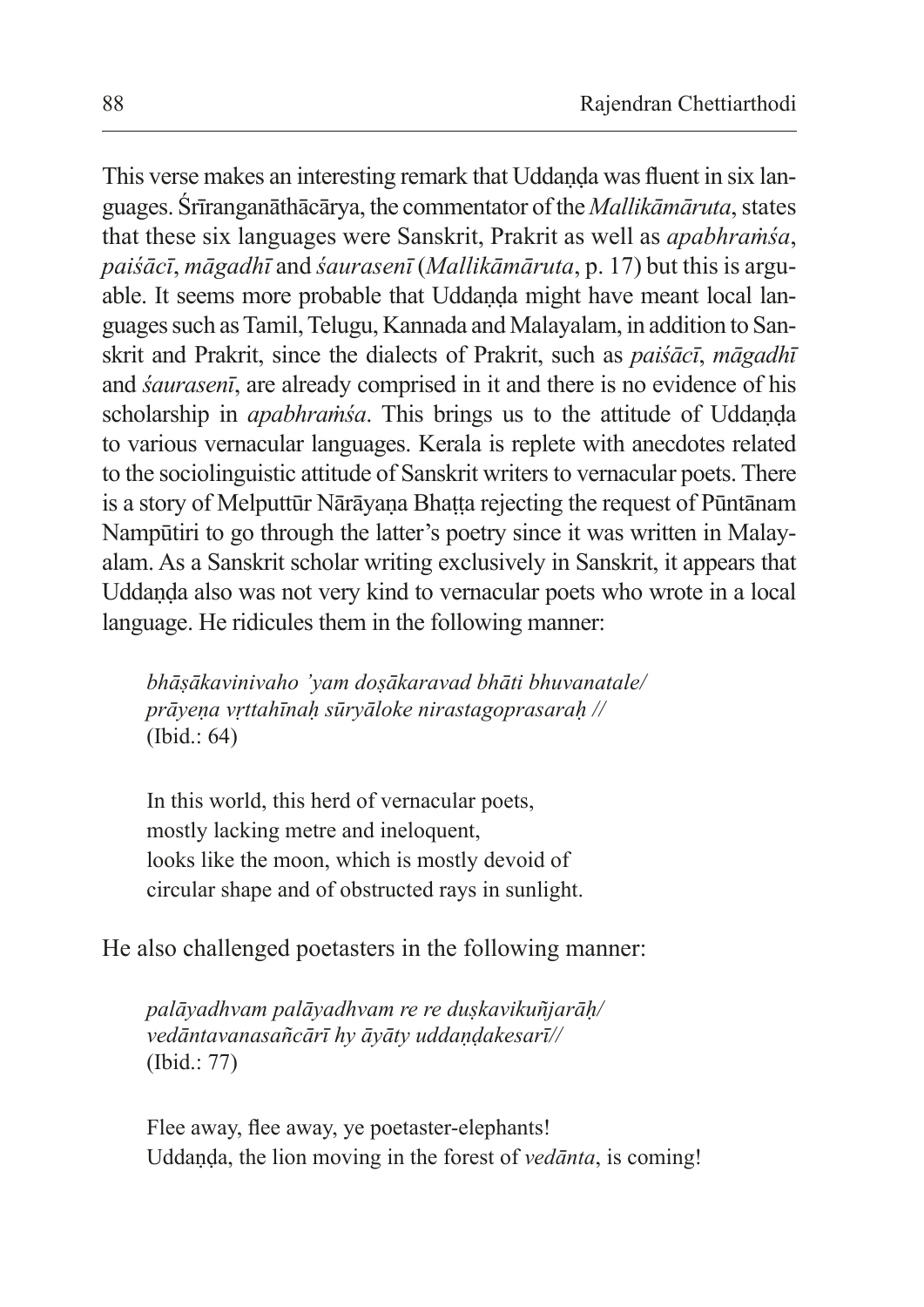His utter contempt for mediocrity is revealed from the following verse:

*udāttamadapittaladviradarājagaṇḍasthalīvidāraṇavinodanakṣapitavāsaraḥ kesarī/ kathaṃ nu kalahakramaṃ vitanute paretāṭavīpurāṇakuṇapāśanaprakaṭitārave pherave//* (Ibid.)

How can a lion, who spends the day through the entertainment of splitting the cheeks of elephant kings bilious with the rut caused by severe intoxication, quarrel with a jackal, who makes noise when eating the decayed flesh in the woods of the graveyard?

Yet another verse brings forth the contrast between poetasters and Uddanda.

*ekadvyakṣarakaṣṭipiṣṭighaṭanāsañjātagarvoddhatāḥ kanthāmātrakuvindakāḥ kavayituṃ sajjanti lajjāmucaḥ/ svargānargalanirgalatsurasaritpāthaḥprapātaprathāpratyākhyānapaṭīyasāpi vacasā jihreti jihvā mama//* (Ibid.: 64)

Shameless guys who are haughty due to the mere composition of one or two letters, and who are weavers of tattered clothes, are preparing to write poetry; My tongue is ashamed of even the speech which is adept in repudiating the fame of the waterfall of the divine river falling unobstructed down from the heavens.

But it would be wrong to say that he was prejudiced against vernacular poets as a whole, since he readily admired Punam Nampūtiri, a great poet who wrote in *maṇipravālam*. Uddaṇḍa once said: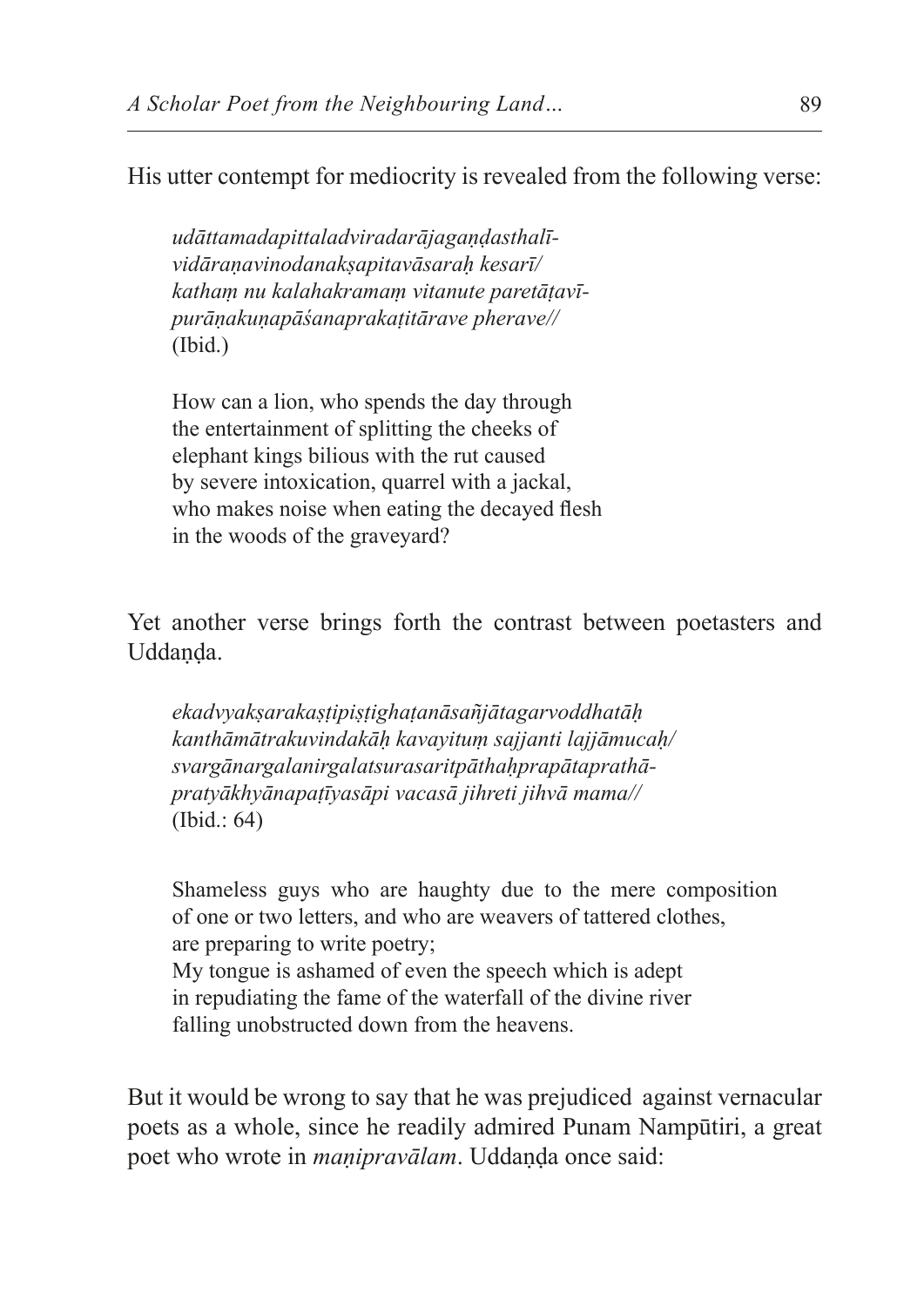*adhikeralam agryagiraḥ kavayaḥ kavayantu vayaṃ tu na tān vinumaḥ / pulakodgamakārivacaḥprasaraṃ punam eva punaḥ punar āstumahe //* (Ibid.)

Let eloquent poets compose verses in Kerala; we are not going to salute them. Again and again, it is Punam, whose eloquence makes ones hair stand on its end, whom we salute.

The story goes that when once Punam composed a verse extolling Mānavikrama, expressing his anguish with the word 'alas' (*hanta*) over the disappearance from the earth of the sandal mark in the form of the king at the time of the great deluge, Uddaṇḍa was overwhelmed with admiration and gave his silken garment to the poet exclaiming "this silk garment for that 'alas'" (*anta hantaikk inta paṭṭu*) (Ibid.). If the above incident was true, it would also signify that even if he belonged to a Telugu clan, the poet usually spoke Tamil, the language of his childhood environment, in ordinary conversation in Kerala, which is quite natural for Tamil Brahmins settled in this land.

Not less interesting is the story prevalent in Kerala about Uddanda being invited to a rice gruel feast by the famous Payyūr Bhattas. Rice gruel is the simple food of Kerala consisting of rice cooked with water. Though Uddanda initially was reluctant to attend, he finally conceded in deference to the wishes of the scholarly hosts. It is said that he immensely relished the feast and composed the following verse, rich in culinary details and Ayurvedic insights, in his admiration.

*śuṇṭhīkuṇṭhīkṛtāmbhogatagarimabharām paiṭharīm jāṭharāgnes tāpam nirvāpayantīṃ śramaśamanakarīm māyujāyūbhavantīm/ maudgaiḥ śalkaiḥ parītām parimalabahulām maṇḍitām kerakhaṇḍaiḥ nṝṇām śrāṇām surāṇām punar akṛta sudhām yaḥ sa vedhāḥ sumedhāḥ //* <sup>19</sup>

<sup>19</sup> The Sanskrit text as given by Kunjunni Raja (Kunjunni Raja 1980: 78).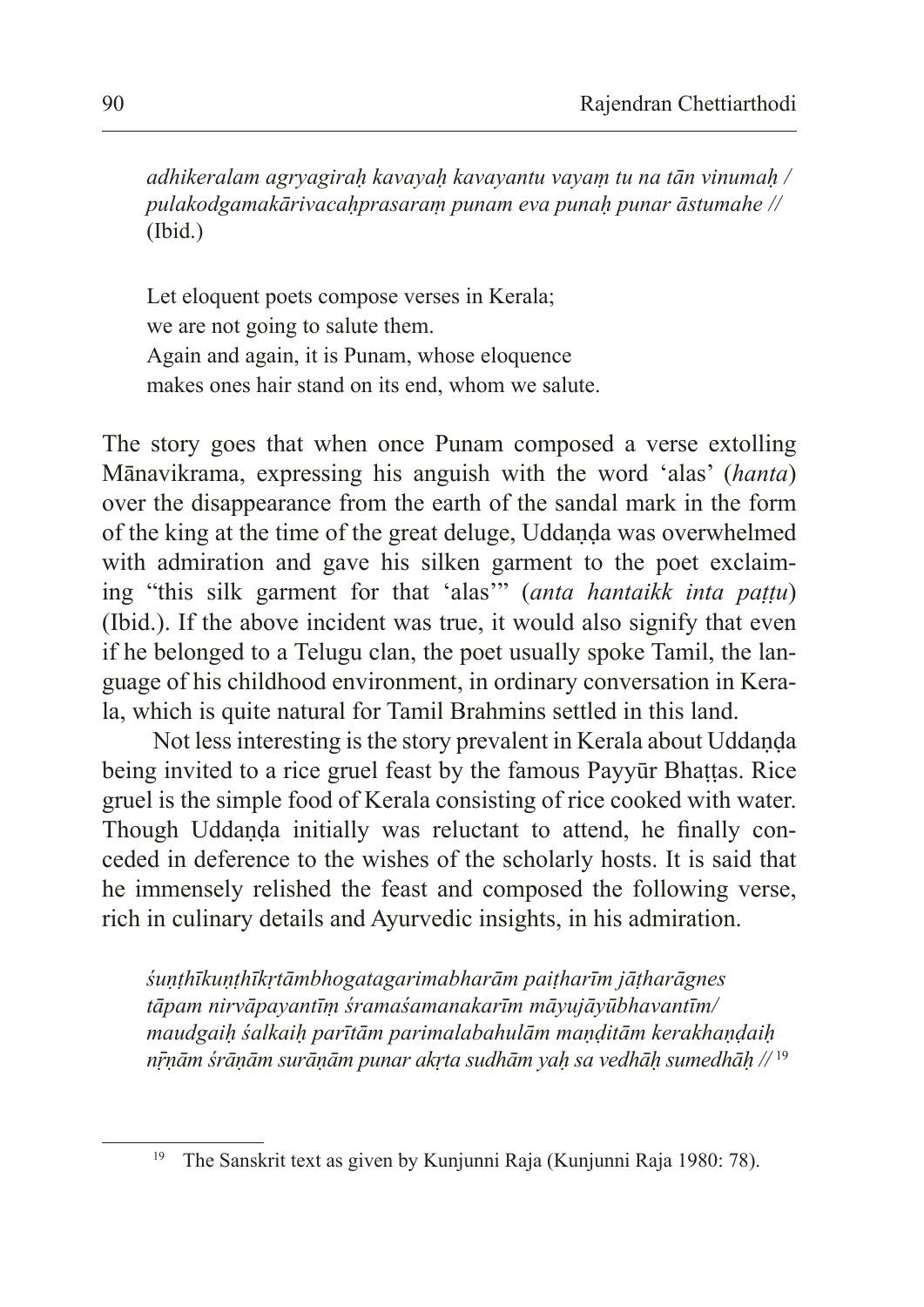That creator is really wise in having made the nectar of the gods available for human beings in the form of rice gruel cooked in an earthen pot, which has toned down the heaviness in the water with its dried ginger, which removes the heat of the digestive fire, which removes fatigue, which is the real physician for bilious preponderance, which is surrounded by particles of green gram, which is intensely fragrant, and which is decorated with coconut pieces.

More erotic in imagery is the following verse, also extolling the charm of the rice gruel, sung by him on the same occasion:

*aṅgajatāpaniyantrī suruciralāvaṇyasampadā sukhadā/ adharīkṛtopadamśā śrāṇā śoṇādharīva ramaṇīyā//* (Ibid.)

The rice gruel, which controls the fatigue of the body, which gives pleasure with the wealth of its salt, which supersedes any side dish, is as enchanting as a beautiful girl of red lips, who removes the pain of Cupid, who soothes with the wealth of her beauty, and who bites her lower lip.

It is really significant that Uddanda could relish a typical simple Kerala dish and be carried away by its charm, which shows his amazing readiness to absorb local culture.

Uddaṇḍa seems tohave been close tothe family of Kūṭallūr Nampūtiri also, a traditional *gurukula* of Sanskrit grammar, living on the banks of the Nilā. Himself a scholar of the top order, being impressed by the learning of the Kūṭallūr Nampūtiris, he is reported to have recited a verse in appreciation of the pleasant and content life of the Keralan Brahmins:

*svasmin veśmani pūrṇaveśmavibhave pūjyān samārādhayan preyasyā guṇapūrṇayā guṇavatā putreṇa mitreṇa ca/ sārdham prāvṛṣi keraleṣu nivasan prītyā samākarṇayan līlām rāghavakṛṣṇayoḥ kṣapayate kālam sa dhanyo janaḥ//* (Ibid.)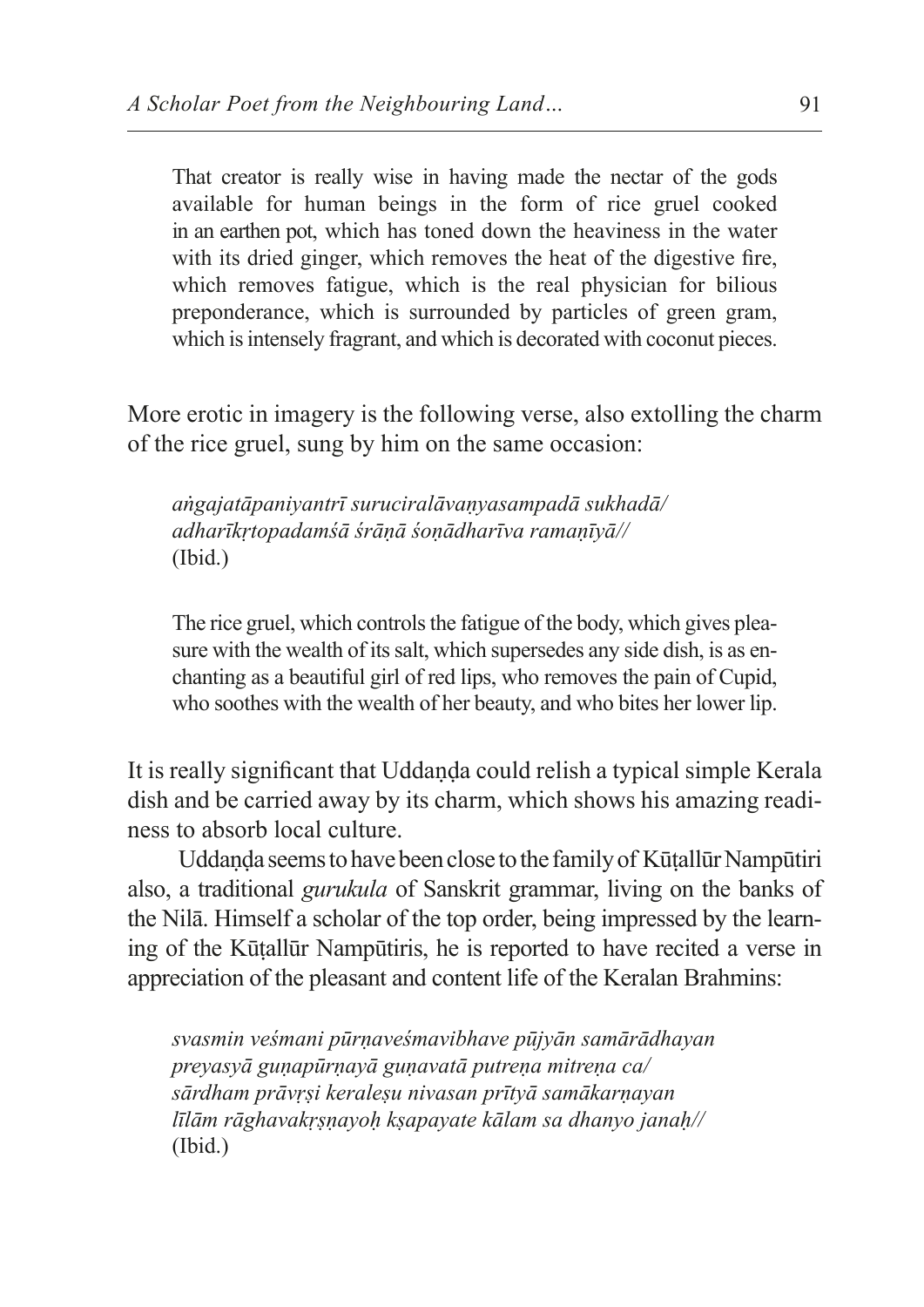Such people who spend their time worshipping good people in their houses full of all resources, living in the company of a worthy son and wife and friend in Kerala, in the rainy season listening to the story of Rāma and Kṛṣṇa with great enthusiasm, are indeed fortunate.

However, he seems to have turned down their request to be with them teaching students in their academy with the following remark:

*vācā vākyapadapramāṇapadavīsañcārasampūtayā sannahyatpratimallagallamakuṭīkuṭṭākadhāṭījuṣā/ sāṭopam viharan kathaṃ nu ramate sāhityamudrārase prauḍhastrīrasikāya bālavanitāsaṅgaḥ katham rocate//* (Ibid.)

How will one, entertaining himself with his speech purified by the travel in the path of *mīmāṃsā*, grammar and logic, which has the majesty caused by smashing the head of the daring opponents, derive pleasure in the aesthetic experience characteristic of literature? How can the union with a small girl be interesting for a person deriving pleasure from the contact with accomplished women?

Uddanda was charmed by everything he saw around including the magnificent cities, antique temples, rivers and above all the royalties, damsels and the learned communities with whom he had opportunity to mingle. At the same time, he was critical of mediocrity of all types, with which he could not compromise, whether it was related to scholarship or literary creativity. His haughtiness might have caused ill feeling against him at times. His ultimate defeat and humiliation might have caused great relief to his detractors. However, there is no question about his true greatness as a poet and a scholar. His revelry in erotic imagery, scholarship, ready wit, thorough knowledge of local customs, familiarity with the terrain, willingness to acknowledge the worth of real scholarship and uncompromising attitude to mediocrity are all facets of his colourful personality which make his accounts lively.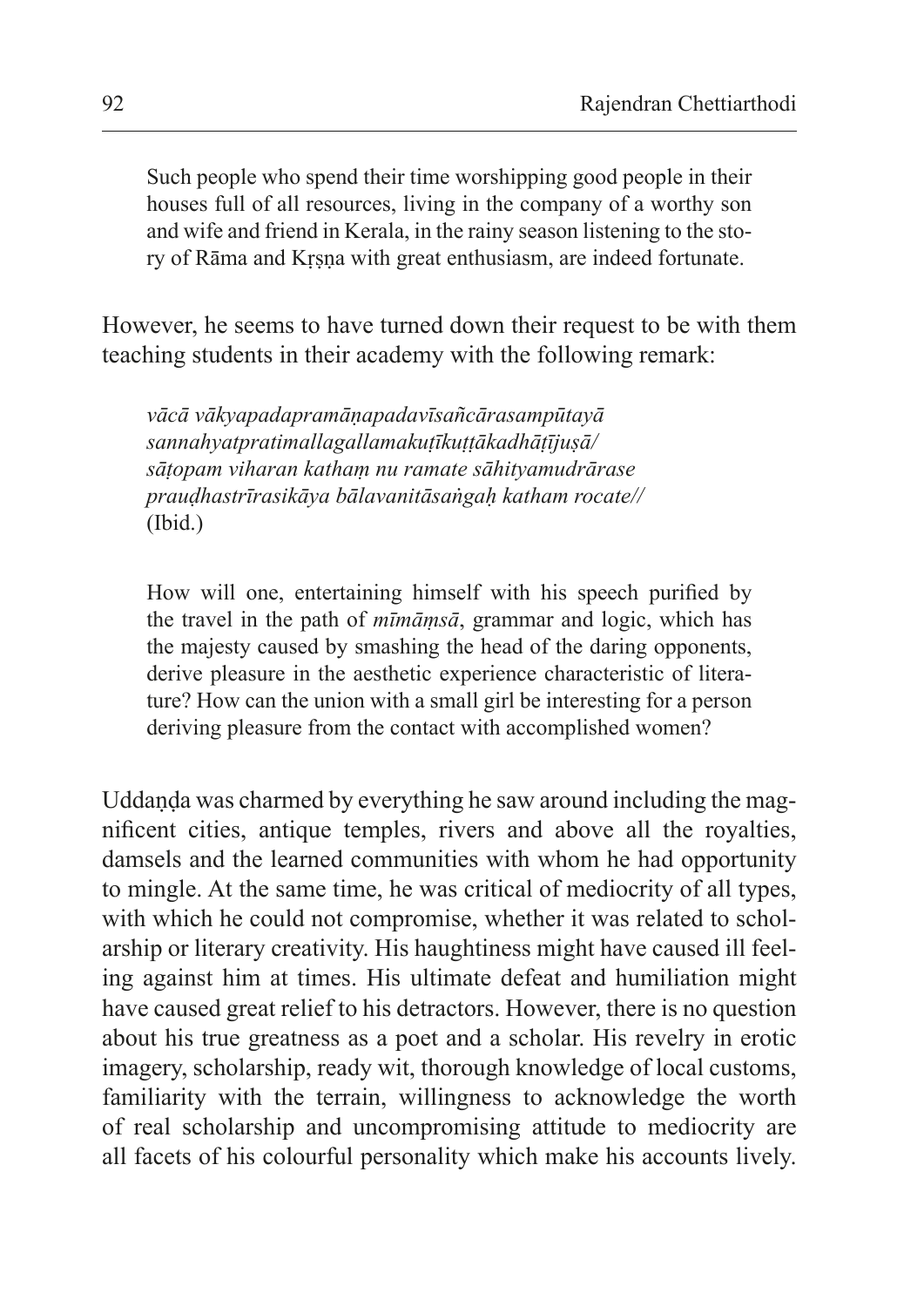No wonder the exploits of this traveller from the neighbouring land are still cherished fondly by the people of Kerala.

## **References**

### **Primary sources**

## *Kokilasandeśa*

- Rajaraman, S. and V. Kotamraju (trans.). 2012. *The Message of the Koel*: *Uddaṇḍa Śāstri's Kokila Sandeśa*. Bangalore: Rasala Books.
- Unni, N. P. (ed.). 1972. *Kokilasandeśa of Uddaṇḍa*. Trivandrum: College Book House.
- Unni, N. P. (ed.). 1997. *Kokilasandeśa of Uddaṇḍa*. Second edition. Trivandrum: Keralasamskṛtam Publications.

## *Mallikāmāruta*

Uddaṇḍa Śāstrin. 1878. *Mallikāmāruta*. Ed. with a Sanskrit commentary by Sri Jivananda Vidyasagar Bhattacharya. Kolkata.

*Ṛgvedasamhitā*

*Ṛgvedasamhitā*. 1988. Delhi: Nag Prakasak.

## **Secondary sources**

- George, K. M. 1968. *A Survey of Malayalam literature*. London: Asia Publishing House.
- Haridas, V. V. 2016. *Zamorins and the Political Culture of Medieval Kerala*. Hyderabad: Orient Blackswan.